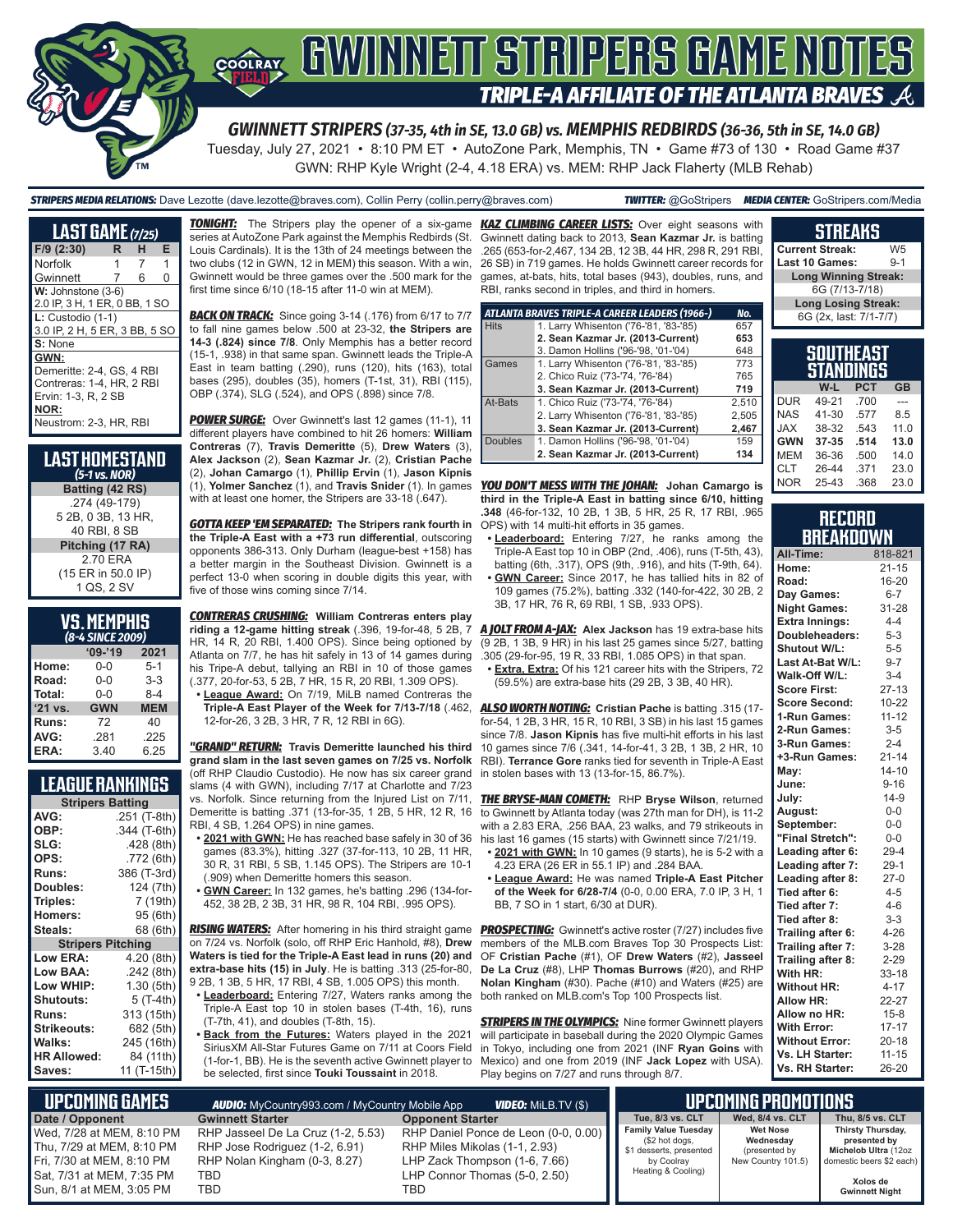

#### *TUESDAY, JULY 27, 2021 AT MEMPHIS*

#### **MANAGER MATT TUIASOSOPO**

**Matt Tuiasosopo** is in his first season as Gwinnett manager and his third season as a coach in the Atlanta Braves organization in 2021. He was named the seventh manager in team history on 3/30/21. Tuiasosopo is both the youngest manager in team history (turned 35 on 5/10) and the first former Gwinnett player to manage the club (hit .221 with 19 HR, 73 RBI in 178 games from 2016-17).

Tuiasosopo made his managerial debut in 2019 with Class-A Rome, leading the club to a 65-74 record and earning Atlanta's Bobby Cox Award for minor league manager of the year. He was set to return to Rome in 2020, but was reassigned to the Braves Alternate Training Site at Coolray Field once the MiLB season was canceled.

| Tuiasosopo's Managerial Career | Games | W-L     | <b>PCT</b> | <b>Plavoffs</b> |
|--------------------------------|-------|---------|------------|-----------------|
| With Gwinnett (1 Season):      | 72    | 37-35   | -514       |                 |
| MiLB Career (2 Seasons):       | 211   | 102-109 | .483       |                 |

*All staff bios available in the 2021 Stripers Media Guide*

|                            | EJECTIONS (2)            |                         |
|----------------------------|--------------------------|-------------------------|
| <b>Player/Coach</b>        | Date/Inning              | <b>Umpire</b>           |
| Ryan Goins                 | 5/25 vs. MEM, 7th Inning | <b>HP Clint Vondrak</b> |
| <b>MGR Matt Tuiasosopo</b> | 6/3 vs. JAX, 8th Inning  | <b>HP Alex Tosi</b>     |

|                       |                               |           |                                      |            | TEAM DEFENSE (4TH IN TRIPLE-A EAST)                |           |           |
|-----------------------|-------------------------------|-----------|--------------------------------------|------------|----------------------------------------------------|-----------|-----------|
| <b>PCT</b>            | G                             | TC.       | PO.                                  | A          | Е                                                  | DP        | <b>TP</b> |
| .983                  | 72                            | 2565      | 1864                                 | 658        | 43                                                 | 73        |           |
| <b>Catchers</b>       |                               | <b>SB</b> | $\mathsf{cs}$                        | <b>ATT</b> | <b>PCT</b>                                         | <b>PB</b> | W-L       |
| Casteel, Ryan         |                               |           | 0                                    |            | .000                                               | 1         | $1 - 1$   |
| Contreras, William    |                               | 3         | 0                                    | 3          | .000                                               | 2         | $8 - 0$   |
| Jackson, Alex         |                               | 10        | 4                                    | 14         | .286                                               |           | $11 - 11$ |
| Lucroy, Jonathan      |                               | 18        | 5                                    | 23         | .217                                               |           | $8 - 15$  |
| Martinez, Carlos      |                               | 3         | 0                                    | 3          | .000                                               |           | $2 - 1$   |
| Morales, Jonathan     |                               | 10        | 3                                    | 13         | .231                                               |           | $7 - 7$   |
| Total:                |                               | 45        | 12                                   | 57         | .211                                               |           | $37 - 35$ |
|                       | <b>Outfield Assists (19):</b> |           | Almonte (1), Inciarte (1), Pache (1) |            | Waters (6), Demeritte (4), Ervin (4), Sanchez (2), |           |           |
| Pitcher Pickoffs (2): |                               |           | $Y.$ Lopez $(1)$ , Muller $(1)$      |            |                                                    |           |           |
|                       | <b>Catcher Pickoffs (2):</b>  |           | Casteel (1), Jackson (1)             |            |                                                    |           |           |

# **STARTS**

|     | <b>By Batting Order</b>                                                                                                                                    |
|-----|------------------------------------------------------------------------------------------------------------------------------------------------------------|
| 1:  | Waters (48), Pache (10), Inciarte (6), Arcia (5), Almonte (1), Ervin (1), Sanchez (1)                                                                      |
| 2:  | Kipnis (22), Pache (20), Arcia (12), Goins (7), Waters (3), Demeritte (2)                                                                                  |
|     | Almonte (1), Camargo (1), Ervin (1), Gore (1), Heredia (1) Sanchez (1)                                                                                     |
| 3:  | Arcia (33), Camargo (27), Jackson (3), Kipnis (3), Lucroy (3), Demeritte (2),                                                                              |
|     | Contreras (1)                                                                                                                                              |
| 4:  | Camargo (24), Jackson (17), Demeritte (13), Lucroy (5), Kipnis (4), Almonte (3),                                                                           |
|     | Casteel (3), Contreras (2), Kazmar Jr. (1)                                                                                                                 |
| 5:  | Lucroy (13), Contreras (10), Goins (10), Almonte (8), Kazmar Jr. (8), Jackson (7),                                                                         |
|     | Kipnis (5), Demeritte (4), Camargo (2), Snider (2), Casteel (1), Ervin (1),<br>Sanchez (1)                                                                 |
| 6:  | Goins (17), Ervin (8), Kazmar Jr. (8), Casteel (7), Snider (7), Demeritte (5),                                                                             |
|     | Lucroy (5), Almonte (4), Waters (4), Pache (3), Sanchez (3), Jackson (1)                                                                                   |
| 7:  | Ervin (19), Kazmar Jr. (14), Goins (10), Snider (9), Sanchez (7), Pache (5),                                                                               |
|     | Demeritte (3), Casteel (2), Morales (2), Almonte (1)                                                                                                       |
| 8:  | Sanchez (22), Ervin (10), Kazmar Jr. (9), Morales (9), Snider (6), Goins (5),                                                                              |
|     | Casteel (4), Gore (4), Brugman (1), Martinez (1), Unroe (1)                                                                                                |
| 9:  | Starting Pitchers (42), Sanchez (10), Morales (8), Snider (3), Casteel (2),                                                                                |
|     | Gore (2), Kazmar Jr. (2), Martinez (2), Unroe (1)                                                                                                          |
|     | <b>By Position</b>                                                                                                                                         |
| C:  | Lucroy (23), Jackson (22), Morales (14), Contreras (8), Martinez (3), Casteel (2)                                                                          |
| 1B: | Camargo (32), Casteel (15), Snider (9), Kazmar Jr. (8), Morales (3), Lucroy (2),                                                                           |
|     | Unroe (2), Goins (1)                                                                                                                                       |
| 2B: | Kipnis (26), Goins (19), Sanchez (16), Kazmar Jr. (10), Arcia (1)                                                                                          |
| 3B: | Kazmar Jr. (23), Camargo (19), Sanchez (17), Goins (8), Arcia (3), Morales (2)                                                                             |
| SS: | Arcia (41), Goins (21), Sanchez (8), Camargo (1), Kazmar Jr. (1)                                                                                           |
| LF: | Ervin (18), Waters (18), Almonte (9), Gore (7), Snider (7), Kipnis (5), Arcia (4),                                                                         |
|     | Demeritte (2), Heredia (1), Sanchez (1)                                                                                                                    |
| CF: | Pache (36), Waters (25), Ervin (6), Inciarte (5)                                                                                                           |
| RF: | Demeritte (25), Ervin (15), Waters (12), Almonte (8), Snider (8), Sanchez (3),                                                                             |
|     | Camargo (1)                                                                                                                                                |
| DH: | Jackson (6), Contreras (5), Kipnis (3), Snider (3), Casteel (2), Demeritte (2),<br>Pache (2), Almonte (1), Arcia (1), Brugman (1), Camargo (1), Ervin (1), |
|     | Inciarte (1), Lucroy (1)                                                                                                                                   |
|     |                                                                                                                                                            |

|             | <b>VS.2021 OPPONENTS</b> |             |              |               |         |             |              |  |  |  |  |  |  |  |
|-------------|--------------------------|-------------|--------------|---------------|---------|-------------|--------------|--|--|--|--|--|--|--|
|             | Home                     | <b>Road</b> | <b>Total</b> |               | Home    | <b>Road</b> | <b>Total</b> |  |  |  |  |  |  |  |
| <b>CHA</b>  | ---                      | $11 - 1$    | $11 - 1$     | COL           |         |             |              |  |  |  |  |  |  |  |
| DUR         | ---                      | $1 - 5$     | $1 - 5$      | LOU           | $4 - 2$ | ---         | $4 - 2$      |  |  |  |  |  |  |  |
| <b>JAX</b>  | $1 - 5$                  | ---         | $1 - 5$      | <b>MW DIV</b> | $4 - 2$ | $0-0$       | $4 - 2$      |  |  |  |  |  |  |  |
| <b>IMEM</b> | $5 - 1$                  | $3 - 3$     | $8 - 4$      |               |         |             |              |  |  |  |  |  |  |  |
| <b>NAS</b>  | $6-6$                    | $0-6$       | $6 - 12$     |               |         |             |              |  |  |  |  |  |  |  |
| <b>NOR</b>  | $5 - 1$                  | $1 - 5$     | $6-6$        |               |         |             |              |  |  |  |  |  |  |  |
| I SE DIV    | $17 - 13$                | 16-20       | $33 - 33$    |               |         |             |              |  |  |  |  |  |  |  |

#### **LAST AT-BAT WINS** *(9)*

| The Stripers are 9-7 (.563) in games decided in the last at-bat in 2021. |                          |                                         |  |  |  |  |  |  |  |  |
|--------------------------------------------------------------------------|--------------------------|-----------------------------------------|--|--|--|--|--|--|--|--|
| Date/Opponent                                                            | <b>Score</b>             | <b>Game-Winning Play</b>                |  |  |  |  |  |  |  |  |
| 5/4 at Charlotte                                                         | 10-9 (12th)              | Almonte scores on E4 (Reynolds)         |  |  |  |  |  |  |  |  |
| 5/9 at Charlotte                                                         | 12-9 (10th)              | Camargo RBI single                      |  |  |  |  |  |  |  |  |
| 5/14 vs. Louisville                                                      | $2-1$ (8th)              | Arcia solo HR                           |  |  |  |  |  |  |  |  |
| 5/16 vs. Louisville                                                      | 5-4 $(9th)*$             | Arcia walk-off solo HR                  |  |  |  |  |  |  |  |  |
| 5/25 vs. Memphis                                                         | $2-1$ (9th) <sup>*</sup> | Kazmar walk-off single                  |  |  |  |  |  |  |  |  |
| 6/9-G2 at Memphis                                                        | $3-1$ (8th)              | Waters RBI single                       |  |  |  |  |  |  |  |  |
| 6/18 vs. Nashville                                                       | 8-7 (10th)*              | Arcia scores on E4 (Hiura on Lucroy FC) |  |  |  |  |  |  |  |  |
| 6/30 at Durham                                                           | $2-1$ (9th)              | Pache RBI single                        |  |  |  |  |  |  |  |  |
| 7/18 at Charlotte                                                        | 13-12 (9th)              | Contreras RBI double                    |  |  |  |  |  |  |  |  |

*\*Denotes "walk-off" win*

*Lucroy, Jonathan* Martinez, Carlos Morales, Jonathan Pache, Cristian Sanchez, Yolmer Snider, Travis Unroe, Riley Waters, Drew

**Pitchers (30) Position (23)**

#### **GWINNETT PLAYERS USED** *(53 IN 2021)*

| Pitchers (30)                        | Posi               |
|--------------------------------------|--------------------|
| Kingham, Nolan<br>Arano, Victor      | Almonte, Abraham   |
| Biddle, Jesse<br>Lee, Dylan          | Arcia, Orlando     |
| Bradford, Chasen<br>Lopez, Yoan      | Brugman, Jaycob    |
| Martin, Chris<br>Burrows, Thomas     | Camargo, Johan     |
| Chavez, Jesse<br>Minter, A.J.        | Casteel, Ryan      |
| Davidson, Tucker<br>Muller, Kyle     | Contreras, William |
| De La Cruz, Jasseel<br>Newcomb, Sean | Demeritte, Travis  |
| Edwards Jr., Carl<br>Roark, Tanner   | Ervin, Phillip     |
| Flaa, Jay<br>Rodriguez, Jose         | Goins, Ryan        |
| Greene, Shane<br>Santana, Edgar      | Gore, Terrance     |
| Hernandez, Daysbel<br>Tice, Ty       | Heredia, Guillermo |
| Horacek, Mitch<br>Toussaint, Touki   | Inciarte, Ender    |
| Johnstone, Connor<br>Webb, Jacob     | Jackson, Alex      |
| Jones, Nate<br>Wilson, Bryse         | Kazmar Jr., Sean   |
| Kelley, Trevor<br>Wright, Kyle       | Kipnis, Jason      |

*Italics = Player no longer in Braves organization*

#### **BASS-LANTA**

**ATLANTA BRAVES REHAB ASSIGNMENTS** *(6 IN 2021)* **Player Injury (IL Date)** RHP Chris Martin RT Shoulder Inflammation (4/7) 5/5-5/11<br>CF Ender Inciarte Strained I T Hamstring (4/17) 5/6-5/12 OF Ender Inciarte Strained LT Hamstring (4/17) 5/6-5<br>OF Guillermo Heredia RT Hamstring Inflammation (5/1) 5/14 OF Guillermo Heredia RT Hamstring Inflammation (5/1) 5/14<br>C Alex Jackson Strained LT Hamstring (5/2) 5/21-6/9, 6/30-7/20 C Alex Jackson Strained LT Hamstring (5/2) 5/21-6/9,<br>OF Cristian Pache RT Hamstring Inflammation (5/14) 5/29-6/1 OF Cristian Pache RT Hamstring Inflammation (5/14)<br>RHP Touki Toussaint RT Shoulder Strain (3/26) RT Shoulder Strain (3/26) 6/22-7/15 **26 players have played for both Gwinnett and Atlanta in 2021:** OF Abraham Almonte INF/OF Orlando Arcia LHP Jesse Biddle INF Johan Camargo RHP Jesse Chavez C William Contreras LHP Tucker Davidson RHP Carl Edwards Jr. RHP Jay Flaa RHP Shane Greene OF Guillermo Heredia OF Ender Inciarte C Alex Jackson RHP Nate Jones INF Sean Kazmar Jr. C Jonathan Lucroy RHP Chris Martin LHP Kyle Muller (MLB Debut) LHP Sean Newcomb OF Cristian Pache RHP Edgar Santana RHP Ty Tice RHP Touki Toussaint RHP Jacob Webb RHP Bryse Wilson RHP Kyle Wright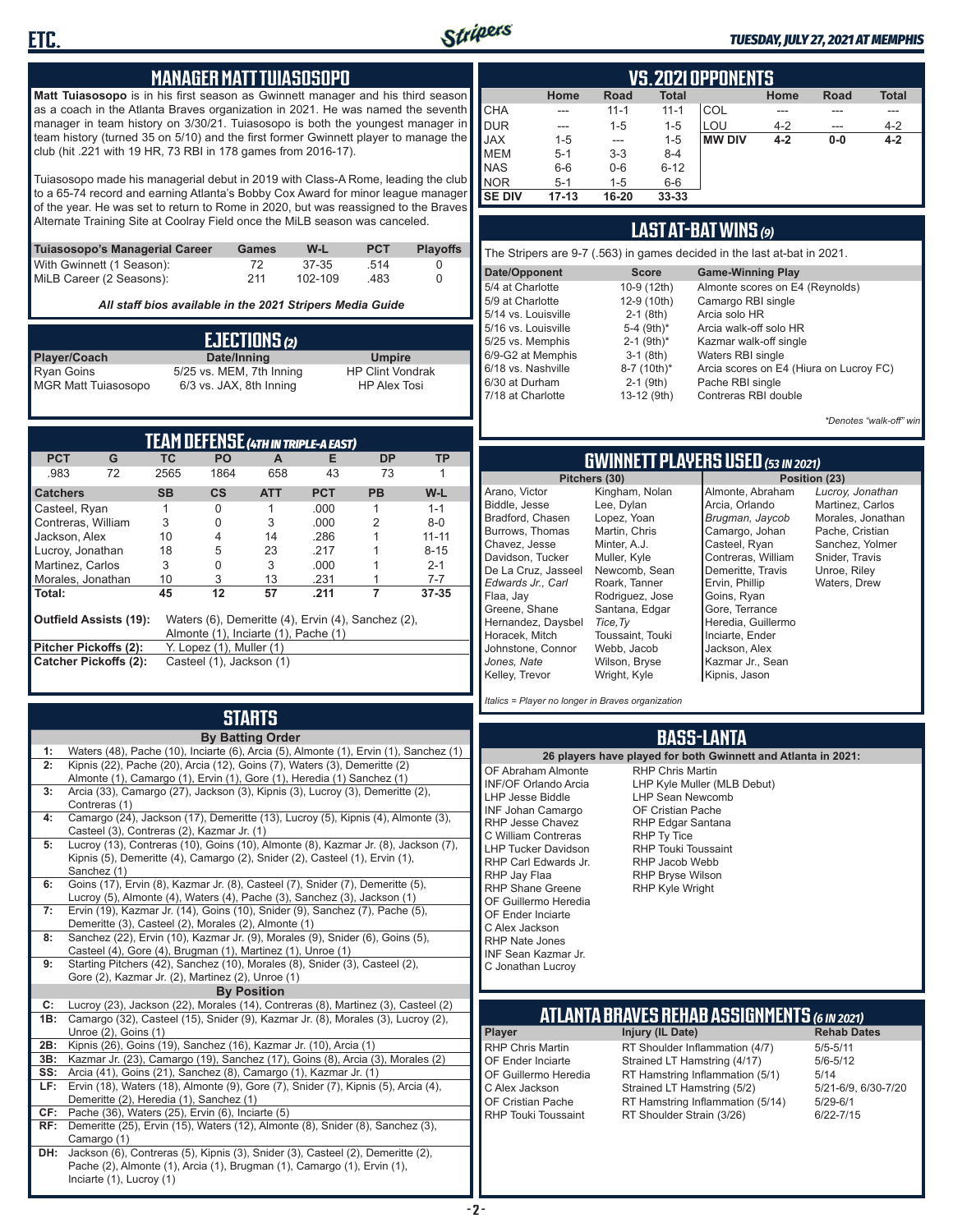# **STARTING PITCHER**



#### *TUESDAY, JULY 27, 2021 AT MEMPHIS*

# **30****KYLE WRIGHT**

|         |         | <b>BO KYLEWRIGHT</b>                                 | ON BRAVES 40-MAN ROSTER<br><b>BIO ON PAGE 105 OF MEDIA GUIDE</b>             |
|---------|---------|------------------------------------------------------|------------------------------------------------------------------------------|
| $B/T$ : | R/R     | <b>BORN:</b> 10/2/95 in Huntsville, Alabama (Age 25) |                                                                              |
| HT:     | $6 - 4$ |                                                      | <b>ACQUIRED:</b> Braves' 1st round pick (5th overall) in 2017 June draft out |
| WT:     | 215     | of Vanderbilt University (Nashville, TN)             |                                                                              |

*TONIGHT'S START:* Wright makes his 13th Triple-A start of the year in game one of a six-game series at Memphis ... It is his 41st career game (38th start) with Gwinnett since 2018 (15-9, 3.93 ERA, .242 BAA) ... Is 8-4 with a 4.47 ERA and .270 BAA in 20 career games (19 starts) in Triple-A road games.

*LEADERBOARD:* Entering play, ranks among the Triple-A East pitching top 10 in CG (T-1st, 1), SHO (T-1st, 1), ERA (8th, 4.18), and starts (T-9th, 12).

*2021 WITH GWINNETT:* In his first start on 5/5 at Charlotte, suffered his first Triple-A loss since 6/9/19 vs. Durham (was 8-0 with a 2.57 ERA in 12 starts from 6/14/19- 8/31/19) ... Started the Home Opener on 5/11 vs. Louisville (loss, 5.0 IP, 6 H, 3 ER, 2 BB, 5 SO) ... Pitched 11.0 scoreless innings over back-to-back starts vs. Memphis (10 H, 3 BB, 7 SO) from 5/25-5/30 ... Went 0-0 with a 3.55 ERA and .280 BAA in three starts in June ... On 7/8-G2 vs. Nashville, notched the first complete game and shutout of his professional career (7.0 IP, 1 H, 0 R, 1 BB, 6 SO in 6-0 win).

*2021 WITH ATLANTA:* Recalled twice, on 4/16 from the Alternate Training Site (started on 4/16 at the Chicago Cubs) and 6/22 from Gwinnett (started on 6/23 at the New York Mets) ... In two starts, is 0-1 with a 9.95 ERA and .292 BAA.

*2020 SEASON:* Made Atlanta's Opening Day roster for the second time in his career ... Went 2-4 with a 5.21 ERA, .243 BAA, and three quality starts in eight outings ... Made two starts for the Braves in the MLB Postseason, going 1-1 with a 9.45 ERA ... Won his first playoff start in Game 3 of the NLDS at Miami (6.0 IP, 3 H, 0 R, 2 BB, 7 SO in series-clinching 7-0 win) ... Also started Game 3 of the NLCS vs. the Los Angeles Dodgers (loss, 0.2 IP, 5 H, 7 ER, 2 BB, 0 SO, 2 HR in 15-3 loss).

*CAREER HIGHLIGHTS:* **2018:** MLB Futures Game selection (8-9, 3.46 ERA, .230 BAA in 27G between Double-A Mississippi and Gwinnett) ... Made his MLB debut with Atlanta (0-0, 4.50 ERA, .182 BAA in 4G) ... **2019:** Led the International League in wins with Gwinnett (11-4, 4.17 ERA in 21 starts) ... Went 0-3 with an 8.69 ERA in seven games (4 starts) with Atlanta.

|              | <b>WRIGHT'S OVERALL STATS</b> |           |            |       |           |           |           |            |             |  |  |  |  |  |
|--------------|-------------------------------|-----------|------------|-------|-----------|-----------|-----------|------------|-------------|--|--|--|--|--|
| Year         | Team                          | W-L       | <b>ERA</b> | G/GS  | <b>HR</b> | <b>BB</b> | <b>SO</b> | <b>BAA</b> | <b>WHIP</b> |  |  |  |  |  |
| 2021         | ATLANTA (MLB)                 | $0 - 1$   | 9.95       | 212   |           | 5         | 6         | .292       | 1.89        |  |  |  |  |  |
|              | Gwinnett (AAA)                | $2 - 4$   | 4.18       | 12/12 | 6         | 28        | 59        | .263       | 1.48        |  |  |  |  |  |
| MiLB Career: |                               | $21 - 18$ | 3.79       | 69/66 | 27        | 120       | 326       | .242       | 1.27        |  |  |  |  |  |
| MLB Career:  |                               | $2 - 8$   | 6.56       | 21/14 | 15        | 48        | 59        | .260       | 1.69        |  |  |  |  |  |

|                 | <b>WRIGHT'S 2021 SPLITS (WITH GWINNETT)</b> |           |                       |  |  |  |  |  |  |  |  |
|-----------------|---------------------------------------------|-----------|-----------------------|--|--|--|--|--|--|--|--|
| Home:           | 2-2, 2.25 ERA (7G)                          | Road:     | 0-2, 7.97 ERA (5G)    |  |  |  |  |  |  |  |  |
| Day:            | 1-1, 1.50 ERA (2G)                          | Night:    | 1-3, 4.84 ERA (10G)   |  |  |  |  |  |  |  |  |
| <b>Starter:</b> | 2-4, 4.18 ERA (12G)                         | Reliever: | $0-0, - -$ ERA $(0G)$ |  |  |  |  |  |  |  |  |
| lVs. LHB:       | .282 BAA, 5 HR                              | Vs. RHB:  | .252 BAA, 1 HR        |  |  |  |  |  |  |  |  |

|         | <b>WRIGHT VS. MEMPHIS.</b> |            |   |    |      |    |    |           |           |           |  |  |  |  |
|---------|----------------------------|------------|---|----|------|----|----|-----------|-----------|-----------|--|--|--|--|
|         | W-L                        | <b>ERA</b> | G | GS | ΙP   | н  | ER | <b>HR</b> | <b>BB</b> | <b>SO</b> |  |  |  |  |
| 2021:   | $1 - 0$                    | 0.00       |   |    | 12.2 | 11 |    |           |           |           |  |  |  |  |
| Career: | $1 - 0$                    | 0.00       |   |    | 12.2 | 11 |    |           |           |           |  |  |  |  |

|                         | <b>WRIGHT'S HIGHS &amp; LOWS</b> |                                  |  |  |  |  |  |  |  |  |  |  |
|-------------------------|----------------------------------|----------------------------------|--|--|--|--|--|--|--|--|--|--|
|                         | <b>Season</b>                    | Career (MiLB and MLB)            |  |  |  |  |  |  |  |  |  |  |
| IP:                     | 7.0 (7/8-G2 vs. NAS)             | 8.0 (7/25/18, MIS vs. MOB)       |  |  |  |  |  |  |  |  |  |  |
| $\mathsf{Iso}:$         | 8 (5/5 at CLT)                   | 13 (6/26/18, MIS vs. JAX)        |  |  |  |  |  |  |  |  |  |  |
| BB:                     | 6 (7/1 at DUR)                   | 6 (2x, last: 7/1/21, GWN at DUR) |  |  |  |  |  |  |  |  |  |  |
| Iн:                     | 8 (2x, last: 7/15 at CLT)        | 10 (8/19/19, GWN at NOR)         |  |  |  |  |  |  |  |  |  |  |
| ER:                     | 6 (6/23 at CLT)                  | 8 (4/28/19, GWN vs. TOL)         |  |  |  |  |  |  |  |  |  |  |
| Low-Hit CG:             | No 9.0 IP CG                     | No 9.0 IP CG                     |  |  |  |  |  |  |  |  |  |  |
| Low-ER CG: No 9.0 IP CG |                                  | No 9.0 IP CG                     |  |  |  |  |  |  |  |  |  |  |

|                                                                           | <b>WRIGHT AT THE PLATE</b> |    |   |   |  |  |  |  |   |    |  |  |  |  |  |
|---------------------------------------------------------------------------|----------------------------|----|---|---|--|--|--|--|---|----|--|--|--|--|--|
| AVG.<br>3B<br>HR<br><b>RBI</b><br><b>SO</b><br><b>BB</b><br>AB<br>2B<br>н |                            |    |   |   |  |  |  |  |   |    |  |  |  |  |  |
| 2021 w/ATL:                                                               | .333                       |    |   |   |  |  |  |  |   |    |  |  |  |  |  |
| 2021 w/GWN:                                                               | 077                        | 13 |   |   |  |  |  |  |   | 8  |  |  |  |  |  |
| <b>IMILB Career:</b>                                                      | .188                       | 48 | 5 | 9 |  |  |  |  | 5 | 28 |  |  |  |  |  |
| <b>IMLB Career:</b>                                                       | .111                       | 9  |   |   |  |  |  |  |   | 5  |  |  |  |  |  |

|            |                |               |     |   |    |           |           |           |           |       | <b>WRIGHT'S 2021 STARTS (ALL LEVELS)</b> |              |                                                  |
|------------|----------------|---------------|-----|---|----|-----------|-----------|-----------|-----------|-------|------------------------------------------|--------------|--------------------------------------------------|
| Team       | Date/Opp.      | <b>Result</b> | IP  | н | R. | <b>ER</b> | <b>HR</b> | <b>BB</b> | <b>SO</b> | NP-S  | Opp. Starter                             | <b>Final</b> | <b>Notes</b>                                     |
| <b>ATL</b> | 4/16 at CHC    | <b>ND</b>     | 4.1 | 3 |    |           |           |           | 5         | 78-46 | <b>Zach Davies</b>                       | W. 5-2       | Hit four batters (including Javier Baez twice).  |
| <b>GWN</b> | 5/5 at CLT     | $L.0-1$       | 5.0 | 8 | 4  | 3         | ი         | 2         | 8         | 83-55 | Jonathan Stiever                         | $L.6-9$      | First Triple-A loss since 6/9/19 vs. Durham.     |
| <b>GWN</b> | 5/11 vs. LOU   | $L.0-2$       | 5.0 | 6 | 3  | 3         | 0         |           | 5         | 89-56 | Ashton Goudeau                           | $L. 0-4$     | All three runs were allowed in first inning.     |
| <b>GWN</b> | 5/18 at NAS    | <b>ND</b>     | 4.2 |   | 5. | 5         |           |           | 4         | 93-53 | Aaron Ashby                              | $L.8-9$      | Gwinnett led 6-5 when he exited.                 |
| <b>GWN</b> | 5/25 vs. MEM   | <b>ND</b>     | 5.0 | 4 |    |           |           |           | 4         | 88-55 | Angel Rondón                             | W. 2-1       | Gwinnett won on walk-off single by Kazmar Jr.    |
| <b>GWN</b> | 5/30 vs. MEM   | W. 1-2        | 6.0 | 6 | 0  |           | ი         | 2         | 3         | 78-48 | Angel Rondón                             | W. 5-0       | First back-to-back scoreless starts in Triple-A. |
| <b>GWN</b> | $6/5$ vs. JAX  | <b>ND</b>     | 6.0 |   | 5  | 4         |           |           |           | 94-61 | Jordan Holloway                          | $L.5-8$      | Both HR allowed in four-run third inning.        |
| <b>GWN</b> | 6/11 at MEM    | <b>ND</b>     | 1.2 |   |    | $\Omega$  | 0         | 3         |           | 59-29 | Connor Thomas                            | $L.3 - 4$    | Shortest Triple-A start since 4/28/19 vs. TOL.   |
| <b>GWN</b> | 6/17 vs. NAS   | <b>ND</b>     | 5.0 | 6 |    |           | 0         | 4         | 5         | 87-47 | <b>Bowden Francis</b>                    | $L. 2-3$     | Most walks allowed since 8/14/20 at MIA (6).     |
| <b>ATL</b> | 6/23 at NYM    | L. 0-1        | 2.0 | 4 | 5  | 5         |           | 3         |           | 55-29 | <b>Tylor Meaill</b>                      | $L.3 - 7$    | Three of four hits allowed went for extra bases. |
| <b>GWN</b> | 7/1 at DUR     | $L. 1-3$      | 6.0 | 3 | 4  | 4         |           | 6         | 5         | 84-42 | <b>Dietrich Enns</b>                     | L, 1-6       | Three of four ER on Brett Sullivan HR in 3rd.    |
| <b>GWN</b> | 7/8-G2 vs. NAS | W. 2-3        | 7.0 |   | 0  | $\Omega$  | 0         |           | 6         | 86-53 | <b>Blaine Hardy</b>                      | W. 6-0       | First career CG SHO in 78th professional start.  |
| <b>GWN</b> | 7/15 at CLT    | <b>ND</b>     | 3.0 | 8 | 6  | 6         |           |           | 5.        | 71-46 | Jonathan Stiever                         | W. 11-10     | Charlotte led 6-3 when he exited.                |
| <b>GWN</b> | 7/21 vs. NOR   | $L. 2 - 4$    | 6.0 | 4 | 2  | っ         |           | 3         | 5         | 95-57 | Konner Wade                              | $L. 1-2$     | Winning run scored on a wild pitch in sixth.     |

|                     | <b>STRIPERS STARTING PITCHERS (11 IN 2021)</b> |            |           |    |           |                             |                            |                                                     |  |  |  |  |  |  |
|---------------------|------------------------------------------------|------------|-----------|----|-----------|-----------------------------|----------------------------|-----------------------------------------------------|--|--|--|--|--|--|
| <b>Pitcher</b>      | W-L                                            | <b>ERA</b> | <b>GS</b> | QS |           | <b>Team W-L Run Support</b> | <b>Last Gwinnett Start</b> | <b>Final Line</b>                                   |  |  |  |  |  |  |
| Burrows, Thomas     | $0 - 0$                                        | 0.00       |           |    | $1 - 0$   | $0.00$ RPG $(0$ Tot.)       | 7/21-G1 vs. NOR (ND)       | 1.0 IP, 0 H, 1 R, 0 ER, 3 BB, 2 SO (32p/13s)        |  |  |  |  |  |  |
| Davidson, Tucker    | $2 - 1$                                        | 0.90       | 3         |    | $2 - 1$   | 5.33 RPG (16 Tot.)          | 5/23 at NAS (L)            | 6.0 IP, 1 H, 1 R, 1 ER, 1 BB, 9 SO, 1 HR (82p/51s)  |  |  |  |  |  |  |
| De La Cruz. Jasseel | $0 - 2$                                        | 5.97       | 11        |    | $6 - 5$   | 2.36 RPG (26 Tot.)          | 7/22 vs. NOR (ND)          | 4.0 IP. 4 H, 0 R, 0 BB, 5 SO, 1 BK (64p/42s)        |  |  |  |  |  |  |
| Johnstone, Connor   | $1 - 6$                                        | 7.63       | 10        |    | $3 - 7$   | 2.00 RPG (20 Tot.)          | 6/23-G2 at NOR (L)         | 2.2 IP, 7 H, 5 R, 5 ER, 1 BB, 2 SO, 2 HR (49p/34s)  |  |  |  |  |  |  |
| Kingham, Nolan      | $0 - 3$                                        | 8.27       | 4         |    | $1 - 3$   | 0.75 RPG (3 Tot.)           | 7/24 vs. NOR (ND)          | 4.0 IP, 5 H, 2 R, 2 ER, 1 BB, 1 SO, 1 HBP (74p/50s) |  |  |  |  |  |  |
| Muller, Kyle        | $2 - 2$                                        | 3.92       | 9         |    | $7-2$     | 4.22 RPG (38 Tot.)          | 7/14 at CLT (ND)           | 4.0 IP. 1 H, 0 R, 2 BB, 4 SO, 1 WP (71p/44s)        |  |  |  |  |  |  |
| Roark, Tanner       | $0-0$                                          | 0.00       |           |    | $2 - 0$   | 4.00 RPG (8 Tot.)           | 7/25 vs. NOR (ND)          | 3.0 IP, 1 H, 0 R, 0 BB, 3 SO, 1 HBP (32p/23s)       |  |  |  |  |  |  |
| Rodriguez, Jose     | $1 - 2$                                        | 7.61       |           |    | $3 - 4$   | 3.29 RPG (23 Tot.)          | 7/23 vs. NOR (W)           | 5.0 IP, 1 H, 0 R, 2 BB, 5 SO, 1 HBP (78p/50s)       |  |  |  |  |  |  |
| Toussaint, Touki    | $2 - 1$                                        | 4.32       | 4         |    | $2 - 2$   | 3.50 RPG (14 Tot.)          | 7/13 at CLT (W)            | 6.0 IP, 3 H, 2 R, 2 ER, 3 BB, 7 SO, 1 HR (89p/54s)  |  |  |  |  |  |  |
| Wilson, Bryse       | $4 - 2$                                        | 4.47       | 9         | З  | $6 - 3$   | 3.00 RPG (27 Tot.)          | 7/7 vs. NAS (ND)           | 5.0 IP, 8 H, 5 R, 5 ER, 2 BB, 2 SO, 2 HR (81p/50s)  |  |  |  |  |  |  |
| Wright, Kyle        | $2 - 4$                                        | 4.18       | 12        | 3  | $4 - 8$   | 1.92 RPG (23 Tot.)          | 7/21-G1 vs. NOR (L)        | 6.0 IP, 4 H, 2 R, 2 ER, 3 BB, 5 SO, 1 HR (95p/57s)  |  |  |  |  |  |  |
| Total:              | $14 - 23$                                      | 4.96       | 72        | 13 | $37 - 35$ | 2.75 RPG (198 Tot.)         |                            |                                                     |  |  |  |  |  |  |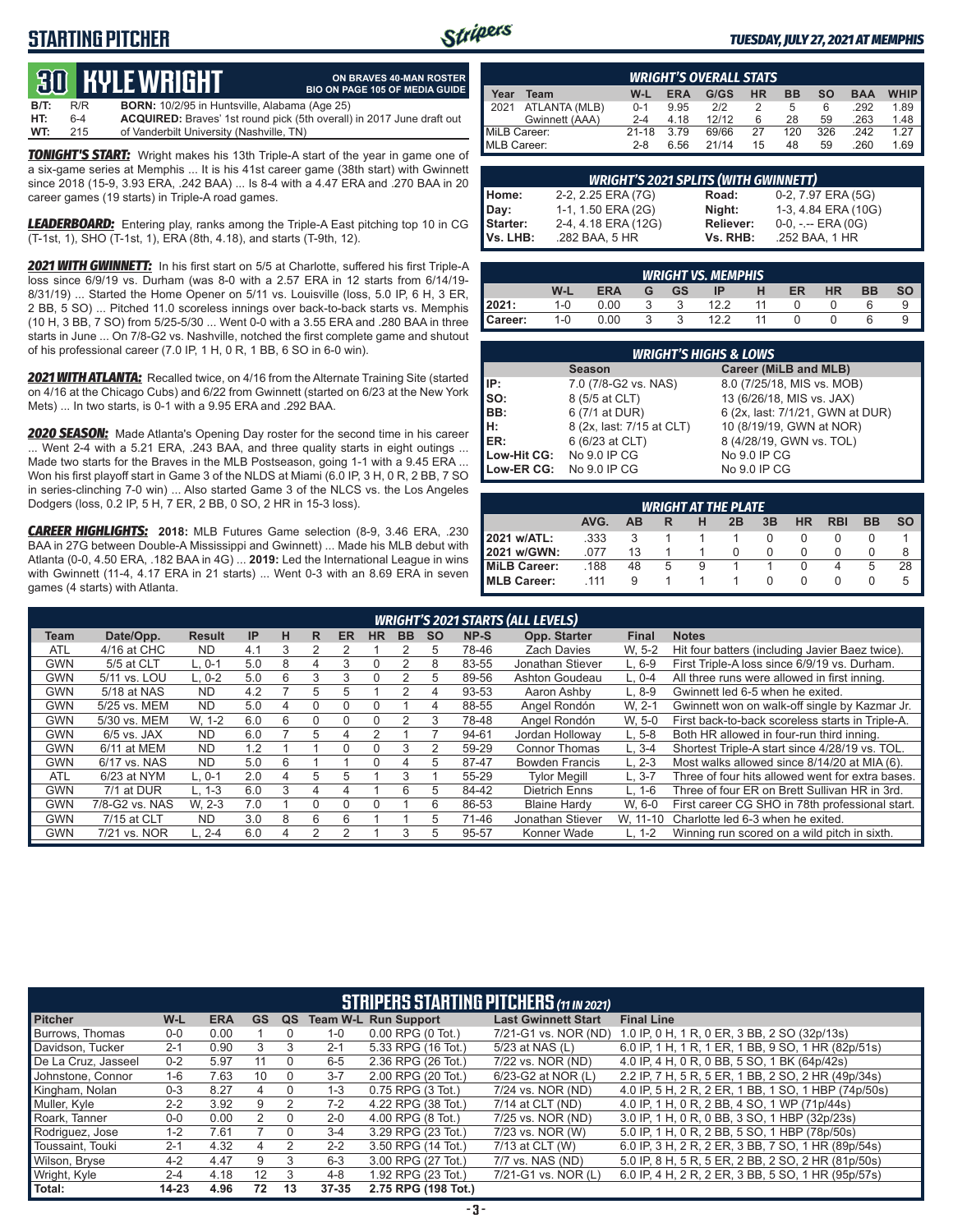#### **BULLPEN**



#### *TUESDAY, JULY 27, 2021 AT MEMPHIS*

|                                                                                 | <b>STRIPERS PITCHING BREAKDOWN</b>                                                      |      |       |     |     |    |     |     |      |  |  |  |  |  |
|---------------------------------------------------------------------------------|-----------------------------------------------------------------------------------------|------|-------|-----|-----|----|-----|-----|------|--|--|--|--|--|
|                                                                                 | <b>BAA</b><br>W-L<br><b>HR</b><br><b>SO</b><br><b>ERA</b><br><b>BB</b><br>ER<br>IP<br>R |      |       |     |     |    |     |     |      |  |  |  |  |  |
| Starters:                                                                       | $14 - 23$                                                                               | 4.96 | 303.0 | 176 | 167 | 46 | 127 | 311 | .259 |  |  |  |  |  |
| Relievers:                                                                      | $23-12$                                                                                 | 3.48 | 318.1 | 137 | 123 | 38 | 118 | 371 | .225 |  |  |  |  |  |
| l Total:                                                                        | 37-35                                                                                   | 4.20 | 621.1 | 313 | 290 | 84 | 245 | 682 | 242  |  |  |  |  |  |
| <b>Saves/Opp: 11/22 (50.0%)</b><br><b>IR/Scored:</b> 53/21 (39.6%)<br>Holds: 26 |                                                                                         |      |       |     |     |    |     |     |      |  |  |  |  |  |

| <b>PITCHING BY MONTH</b> |          |            |       |     |     |           |           |           |            |
|--------------------------|----------|------------|-------|-----|-----|-----------|-----------|-----------|------------|
|                          | W-L      | <b>ERA</b> | IP    | R   | ER  | <b>HR</b> | <b>BB</b> | <b>SO</b> | <b>BAA</b> |
| May:                     | 14-10    | 3.50       | 211.0 | 90  | 82  | 28        | 65        | 240       | .222       |
| June:                    | $9 - 16$ | 4.55       | 213.2 | 115 | 108 | 26        | 94        | 223       | .263       |
| July:<br>August:         | $14-9$   | 4.58       | 196.2 | 108 | 100 | 30        | 86        | 219       | .241       |
| September:               |          |            |       |     |     |           |           |           |            |

| RELIEF SUMMARY (CURRENT STRIPERS ONLY, GWINNETT STATS ONLY) |         |            |    |    |            |        |              |                    |                                                         |                         |
|-------------------------------------------------------------|---------|------------|----|----|------------|--------|--------------|--------------------|---------------------------------------------------------|-------------------------|
| <b>Pitcher</b>                                              | W-L     | <b>ERA</b> | G  | GF | <b>HLD</b> | SV/OPP | <b>IR/RS</b> | <b>Last Outing</b> | <b>Last Final Line</b>                                  | <b>Scoreless Streak</b> |
| Arano, Victor                                               | $0 - 1$ | 3.86       | 18 | 6  | 3          | 1/3    | 2/0          | 7/25 vs. NOR       | 1.0 IP, 0 H, 0 R, 0 BB, 3 SO (11p/9s)                   | 2G (2.0 IP)             |
| Biddle, Jesse (L)                                           | $0 - 1$ | 2.30       | 16 | 2  |            | 0/1    | 7/3          | 7/25 vs. NOR       | 1.0 IP, 2 H, 0 R, 1 BB, 2 SO (28p/15s)                  | 1G (1.0 IP)             |
| Bradford, Chasen                                            | $3-0$   | 3.78       | 22 | 3  | 5          | 0/1    | 2/2          | 7/23 vs. NOR       | 2.0 IP, 1 H, 1 R, 0 ER, 0 BB, 4 SO, 1 WP (31p/22s)      | $-3G$                   |
| Burrows, Thomas (L)                                         | $2 - 0$ | 3.08       | 19 |    | 3          | 0/0    | 15/6         | 7/17 at CLT        | 1.2 IP, 1 H, 1 R, 1 ER, 2 BB, 3 SO (31p/18s)            | $-1G$                   |
| De La Cruz, Jasseel                                         | $1 - 0$ | .93        |    |    |            | 0/0    | 0/0          | 7/10 vs. NAS       | 3.0 IP, 0 H, 0 R, 3 BB, 3 SO (49p/28s)                  | 2G (4.0 IP)             |
| Flaa, Jay                                                   | $0 - 1$ | 6.23       |    | 5  | 2          | 1/1    | 2/0          | 7/25 vs. NOR       | 1.0 IP, 0 H, 0 R, 0 BB, 0 SO (13p/7s)                   | 1G (1.0 IP)             |
| Horacek, Mitch (L)                                          | $1 - 2$ | 5.54       |    |    |            | 0/0    | 3/3          | 7/23 vs. NOR       | 1.2 IP, 1 H, 2 R, 2 ER, 1 BB, 1 SO, 1 HR (29p/16s)      | $-1G$                   |
| Johnstone, Connor                                           | $2 - 0$ | 1.76       |    |    |            | 0/0    | 5/3          | 7/25 vs. NOR       | Win, 2.0 IP, 3 H, 1 R, 1 ER, 0 BB, 1 SO, 1 HR (25p/17s) | $-2G$                   |
| Kelley, Trevor                                              | $1 - 2$ | .99        | 19 |    | 3          | 0/1    | 4/1          | 7/24 vs. NOR       | Win, 2.0 IP, 0 H, 0 R, 0 BB, 4 SO (29p/18s)             | 5G (6.0 IP)             |
| Lee, Dylan (L)                                              | $3-0$   | 2.17       | 20 |    |            | 0/1    | 3/0          | 7/24 vs. NOR       | Hold, 1.0 IP, 0 H, 0 R, 1 BB, 2 SO, 1 WP (18p/10s)      | 3G (4.0 IP)             |
| Lopez, Yoan                                                 | $3-2$   | 4.02       | 16 | 5  |            | 0/1    | 2/2          | 7/25 vs. NOR       | 1.0 IP, 1 H, 0 R, 0 BB, 0 SO (11p/7s)                   | 3G (3.0 IP)             |
| Minter, A.J. (L)                                            | $0 - 0$ | 0.00       |    |    |            | 2/2    | 0/0          | 7/24 vs. NOR       | Save, 1.0 IP, 0 H, 0 R, 0 BB, 1 SO (13p/8s)             | 2G (2.0 IP)             |
| Roark, Tanner                                               | $2 - 1$ | 3.16       | 13 |    |            | 1/2    | 0/0          | 7/22 vs. NOR       | Win, 2.0 IP, 1 H, 0 R, 0 BB, 2 SO (23p/16s)             | 1G (2.0 IP)             |
| Rodriguez, Jose                                             | $0 - 0$ | 3.60       |    |    |            | 0/0    | 0/0          | 5/26 vs. MEM       | 1.0 IP, 2 H, 1 R, 1 ER, 0 BB, 1 SO, 1 HR (13p/10s)      | $-2G$                   |
| Webb, Jacob                                                 | $0 - 1$ | 2.93       | 15 | 13 |            | 3/3    | 0/0          | 7/24 vs. NOR       | Hold, 1.0 IP, 1 H, 0 R, 0 BB, 3 SO (21p/15s)            | 3G (3.0 IP)             |

| <b>SCORELESS INNINGS STREAKS (10-PLUS INNINGS)</b> |           |                   |                       |  |  |  |  |
|----------------------------------------------------|-----------|-------------------|-----------------------|--|--|--|--|
| <b>Pitcher</b>                                     | Length    | <b>Dates</b>      | <b>Stats</b>          |  |  |  |  |
| Bradford, C.                                       | 16.0 IP   | 5/7-6/13 (10G)    | 1-0, 6 H, 3 BB, 12 SO |  |  |  |  |
| Wright, K                                          | $12.0$ IP | 5/25-6/5 (3GS)    | 1-0, 11 H, 3 BB, 8 SO |  |  |  |  |
| Roark, T.                                          | $11.0$ IP | $6/4 - 6/20$ (5G) | 1-0, 8 H, 4 BB, 11 SO |  |  |  |  |

## **54 VICTOR ARANO** *- RHP - 26 YRS - COSAMALOAPAN, MEXICO*

- **• 2021 with GWN: 5/14 vs. LOU:** Earned GWN's first save of 2021 (1.0 IP, 1 H). **• 2021 with ATL:** Recalled on 5/8, but did not pitch ... Optioned on 5/10 ... DFA'd and outrighted to Gwinnett on 6/6.
- **• Spring Training:** 0-1, 34.71 ERA, .538 BAA, 1 SV in 3G with Atlanta.
- **• 2020:** Was a member of Philadelphia's 60-man player pool, but spent the entire year at the Alternate Site in Lehigh Valley ... DFA'd by the Phillies on 1/18.
- **• 2019:** Limited to just 6G with Triple-A Lehigh Valley (2-0, 0.00 ERA in 3G) and Philadelphia (1-0, 3.86 ERA in 3G) ... Was on injured list from 4/20-end of season (right elbow inflammation).
- **• Acquired:** Claimed off waivers from Philadelphia (1/22/21) ... Originally signed by the Los Angeles Dodgers as a non-drafted free agent (4/4/13).
- **• MLB Career:** 3-2, 2.65 ERA, .224 BAA, 3 SV in 73G with Philadelphia (2017-19).

#### **48 JESSE BIDDLE** *- LHP - 29 YRS - PHILADELPHIA, PA*

- **• 2021 with GWN: 5/22-6/13:** Posted a 1.50 ERA (1 ER in 6.0 IP) over 6G ... **6/23- 7/17:** Had a 0.00 ERA (0 ER in 5.1 IP) and .211 BAA (4 H, 3 BB, 12 SO) over 6G. **• 2021 with ATL:** Had his contract selected on 4/17, pitched in 8G with the Braves
- (0-0, 8.44 ERA, 10 ER in 10.2 IP) ... DFA'd on 5/17, outrighted to Gwinnett on 5/19. **• Spring Training:** 0-0, 3.00 ERA, .257 BAA, 2 SV in 9G with Cincinnati ... Released
- on 3/26 after re-signing as MiLB FA on 12/11/20. **• 2020:** Opened the year at Cincinnati's Alternate Training Site ... Contract selected on 8/25 (0-0, 0.00 ERA, 0 ER in 0.2 IP in 1G) ... Placed on 10-day injured list on
- 8/29 (left shoulder impingement) and missed the remainder of the year. **• Acquired:** MiLB FA (4/2/21) ... Originally Philadelphia's 1st-round pick (27th
- overall) in 2010 out of Germantown Friends High School (Philadelphia, PA). **• MLB Career:** 6-2, 5.07 ERA, .261 BAA, 1 SV in 99G with ATL (2018-19, 2021), SEA (2019), TEX (2019), CIN (2020).

# **28 CHASEN BRADFORD** *- RHP - 31 YRS - LAS VEGAS, NV*

- **• 2021 with GWN:** All 3 of his wins have been 2.0-IP outings: 5/15 vs. LOU (1 H, 0 R, 2 SO), 6/16 vs. NAS (3 H, 1 ER, 3 SO), and 6/24 at NOR (0 H, 0 R, 1 BB, 3 SO) ... **5/7-6/13:** Posted team-best 16.0-IP scoreless streak over 10G (6 H, 3 BB, 12 SO).
- **• 2020:** Re-signed by Seattle to an MiLB deal on 1/15, but was not included on the Mariners' 60-man player pool ... Did not play.
- **• 2019:** Split time between Seattle (0-0, 4.86 ERA, 1 SV in 12G) and Triple-A Tacoma (0-0, 6.75 ERA, 1 SV in 5G).
- **• Acquired:** MiLB FA (3/15/21) ... Originally the New York Mets' 35th round pick in 2011 out of the University of Central Florida.
- **• MLB Career:** 7-0, 3.89 ERA, .253 BAA, 1 SV in 86G with NYM, SEA (2017-19).

| PITCHER AWARDS & HONORS |                                     |                         |  |  |  |  |  |  |
|-------------------------|-------------------------------------|-------------------------|--|--|--|--|--|--|
| <b>Pitcher</b>          | <b>Award/Date</b>                   | <b>Stats</b>            |  |  |  |  |  |  |
| l Wilson. B.            | AAA East Pitcher of Week (6/28-7/4) | 0-0, 7.0 IP, 0 ER, 7 SO |  |  |  |  |  |  |

### **49 THOMAS BURROWS** *- LHP - 26 YRS - FLORENCE, AL*

- **• 2021 with GWN: 5/26 vs. MEM:** Earned his first win (1.0 IP, 0 H, 0 R, 2 SO) ... **6/20-7/2:** Struck out 12 over 7.0 scoreless IP (3 H, 1 BB) in 5G ... **7/15 at CLT:** Improved to 2-0 (1.0 IP, 0 H, 0 R, 0 BB, 1 SO) in 11-10 win ... **7/21-G2 vs. NOR:** Made the first start of his pro career (ND, 1.0 IP, 0 H, 1 R, 0 ER, 3 BB, 2 SO).
- **• MLB.com Prospect Rankings:** #20 (Braves Top 30).
- **• Spring Training:** 0-1, 6.75 ERA, .222 BAA, 0 SV in 4G with Atlanta.
- **• 2020:** Was an NRI to Spring Training, but not included on 60-man player pool.
- **• 2019:** Went 2-4 with a 4.42 ERA, .221 BAA, and 7 saves (7-for-9) in 43G between Double-A Mississippi and Gwinnett ... Stranded 16 of 17 inherited runners with the Stripers (94.1%) ... Won Atlanta's Bill Lucas Award for community service.
- **• Acquired:** Via trade with Seattle (1/11/17) ... Originally the Mariners' 4th-round pick in 2016 out of the University of Alabama.

### **45 JAY FLAA** *- RHP - 29 YRS - BISMARCK, ND*

- **• 2021 with GWN: 5/13-6/24:** Did not allow an ER over his first 10G (1 R in 11.0 IP, 7 H, 9 BB, 15 SO, .171 BAA) ... **7/18 at CLT:** Earned his first save with Gwinnett, tossing 1.0 IP (1 H, 1 ER, 0 BB, 2 SO) in a come-from-behind 13-12 victory.
- **• 2021 with ATL:** From 5/23-5/30, went 0-0 with a 27.00 ERA (4 ER in 1.1 IP) in 1G Outrighted to Gwinnett on 7/13.
- **• 2021 with BAL:** Selected by Baltimore on 4/26 and made his MLB debut on 4/27 vs. the NY Yankees (1.1 IP, 2 BB, 1 SO, struck out Aaron Judge) ... Optioned on 4/28, appeared in 1G with Triple-A Norfolk (0-0, 16.20) ... DFA'd on 5/8.
- **• Spring Training:** 0-0, 3.38 ERA, .200 BAA, 0 SV in 3G with Baltimore.
- **• 2020:** Was not on Baltimore's 60-man player pool, did not play.
- **• 2019:** Went 2-5 with a 4.69 ERA, .256 BAA, and 5 SV in 40G (3 starts) between Double-A Bowie and Norfolk (2-3, 5.24 ERA, 4 SV in 29G during Triple-A debut).
- **• Acquired:** Claimed off waivers from Baltimore (5/11/21) ... Originally the Orioles' 6th-round pick in 2015 out of North Dakota State University (Fargo, ND).
- **• MLB Career:** 0-0, 13.50 ERA, .300 BAA in 2G with Baltimore, Atlanta (2021).

### **59 MITCH HORACEK** *- LHP - 29 YRS - LITTLETON, CO*

- **• 2021 Season:** Opened the year with Gwinnett, going 1-2 with a 4.76 ERA and .250 BAA in 10G ... Was on the Development List from 5/25-5/30 and 6/2-6/15 ... Transferred to Advanced-A Rome on 7/9 and went 1-0 with a 2.25 ERA and .167 BAA in 4G ... Rejoined the Stripers on 7/20.
- **• Spring Training:** Did not pitch in Atlanta's MLB camp.
- **• 2020:** Signed with Minnesota, but was not on the Twins' 60-man player pool.
- **• 2019:** Pitched for both Double-A Hartford (4-0, 2.48 ERA in 34G) and Triple-A
- Albuquerque (1-1, 18.75 ERA in 12G) in the Colorado Rockies organization. **• Acquired:** MiLB FA (3/25/21) ... Originally Baltimore's 9th-round pick in 2013 out of Dartmouth College (Hanover, NH).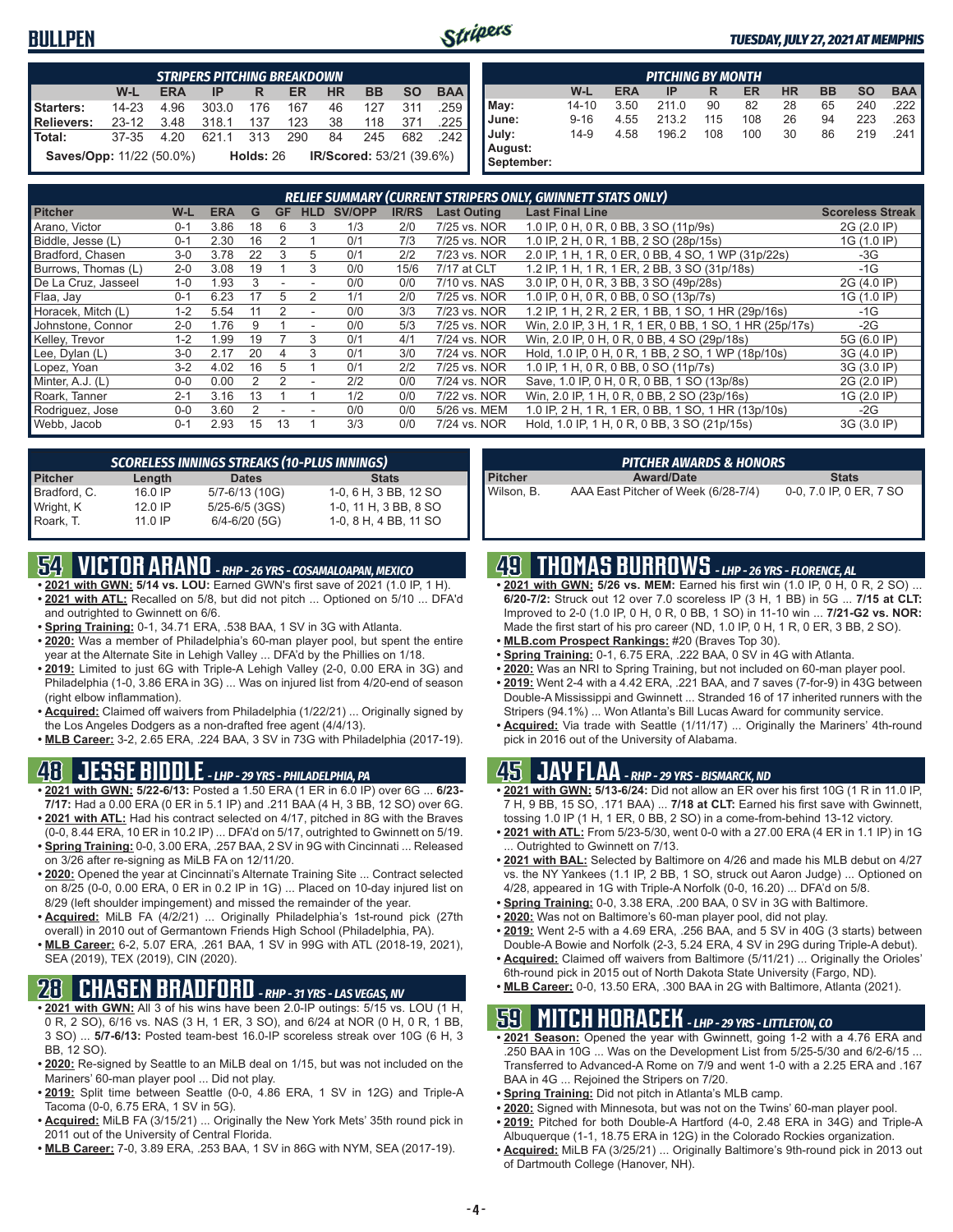# **51 CONNOR JOHNSTONE** *- RHP - 26 YRS - SAN DIEGO, CA*

- **• 2021 with GWN: Is 2-0 with a 1.76 ERA and .135 BAA in 9G in relief (1-6, 7.63 ERA, .320 BAA in 10 starts)** ... **5/4-5/8:** Threw 8.0 scoreless IP over his first 2 outings, including a 5.0-inning spot start (win, 1 H, 0 BB, 5 SO) on 5/8 at CLT.
- **• Spring Training:** 0-1, 4.76 ERA, .273 BAA, 1 SV in 6G with Atlanta.
- **• 2020:** Was an NRI to Braves Spring Training, but not on 60-man player pool. **• 2019:** With Double-A Mississippi and Gwinnett, went 7-4 with a 4.24 ERA, .296
- BAA, and 1 SV in 35G (7 starts) ... His 7 wins ranked T-8th in the Braves org.
- **• Acquired:** Braves 21st-round pick in 2017 out of Wake Forest University.
- **• Local Product:** Played baseball at Roswell High School (Roswell, GA).

# **43 TREVOR KELLEY** *- RHP - 27 YRS - PROVIDENCE, RI*

- **• 2021 with GWN: Is 1-0 with a 0.00 ERA (0 ER in 6.0 IP) and .053 BAA (1 H, 3 BB, 11 SO) over his last 5G since 7/11** ... **5/12-6/27:** Allowed runs in just 2 of 13G for a 1.72 ERA (3 ER in 15.2 IP, 13 H, 6 BB, 15 SO, .241 BAA)
- **• Spring Training:** Did not pitch in Chicago Cubs' MLB camp ... Released on 4/23. **• 2020:** Pitched in 4G with Philadelphia, going 0-0 with a 10.80 ERA ... Outrighted on 8/14 and spent the rest of the season at the Phillies Alternate Site.
- **• 2019:** In 52G with Triple-A Pawtucket, went 5-5 with a 1.79 ERA, .216 BAA, and 12 SV ... Was an International League Midseason and Postseason All-Star and a *Baseball America* Triple-A All-Star ... Led IL in appearances and was T-1st in saves ... Made MLB debut on 7/2 at Toronto and logged 10G with Boston (0-3, 8.64 ERA).
- **• Acquired:** MiLB FA (4/28/21) ... Originally Boston's 36th-round pick in 2015 out of the University of North Carolina at Chapel Hill.
- **• MLB Career:** 0-3, 9.26 ERA, .347 BAA, 0 SV in 14G with BOS (2019), PHI (2020).

# **58 DYLAN LEE** *- LHP - 26 YRS - DINUBA, CA*

- **• 2021 with GWN: 5/4 at CLT:** Earned the win in his Stripers' debut (2.0 IP, 1 H, 1 R, 0 ER, 0 BB, 3 SO in 10-9 win in 12 innings) ... **6/11 at MEM:** Recorded his first pro hit, a double (1-for-2, R) ... **5/26-7/9:** Had a 1.65 ERA (3 ER in 16.1 IP, 9 H, 2 BB, 12 SO) and .161 BAA over 12G.
- **• Spring Training:** 0-0, 0.00 ERA, 0 SV in 2G with Miami ... Released on 3/29.
- **• 2020:** Was a non-roster invite to Marlins Spring Training, but was not on Miami's 60-man player pool ... Did not play.
- **• 2019:** Logged 45G between Double-A Jacksonville (0-3, 1.91 ERA, .176 BAA, 13 SV in 32G) and Triple-A New Orleans (1-3, 4.71 ERA, .329 BAA, 0 SV in 13G).
- **• Acquired:** MiLB FA (4/15/21) ... Originally Miami's 10th-round pick in 2016 out of Cal State Fresno (Fresno, CA).

## **55 YOAN LOPEZ** *- RHP - 28 YRS - NUEVA GERONA, CUBA*

- **• 2021 with GWN:** Has a pair of wins in extra innings, 6/9-G2 at MEM (1.0 IP, 1 H, 0 R in 3-1 win in 8 innings) and 6/18 vs. NAS (1.0 IP, 2 H, 1 R, 0 ER, 1 SO in 8-7 win in 10 innings).
- **• 2021 with ARI:** Began the season on Arizona's Opening Day roster ... In 2 stints, went 0-0 with a 6.57 ERA (9 ER in 12.1 IP) and 0 SV (0-for-3) in 13G ... DFA'd on 5/20, traded to Atlanta on 5/22 and optioned to Gwinnett.
- **• Spring Training:** 1-0, 4.91 ERA, .214 BAA, 0 SV in 8G with Arizona.
- **• 2020:** In 20G with Arizona, went 0-1 with a 5.95 ERA, .269 BAA, and 2 holds.
- **• 2019:** Set MLB career highs in G (70) and holds (21), going 2-7 with a 3.41 ERA, .232 BAA, and 1 SV (1-for-4) with the D-backs.
- **• Acquired:** Via trade with Arizona in exchange for CF Deivi Estrada (5/22/21) ... Originally signed by the D-backs as a NDFA out of Cuba (1/16/15).
- **• MLB Career:** 2-8, 4.25 ERA, .252 BAA, 1 SV in 113G with Arizona (2018-21).

# **33 A.J. MINTER** *- LHP - 27 YRS - TYLER, TX*

- **• 2021 with GWN:** Optioned on 7/18 ... **Is 2-for-2 in save chances over 2G since joining the Stripers (2.0 IP, 0 H, 0 R, 1 BB, 2 SO)**.
- **• Gwinnett Career:** Has logged 38G in 3 seasons (2017, 2019, 2021), going 3-4 with a 3.92 ERA, 1.36 WHIP, .257 BAA, and 6 saves.
- **• 2021 with ATL:** In 42 relief appearances, is 1-4 with a 4.86 ERA (18 ER in 33.1 IP) and .264 BAA ... Had a 6.23 ERA over 7G in July before being optioned.
- **• Spring Training:** 0-0, 4.91 ERA, .344 BAA, 1 SV in 8G with Atlanta.
- **• 2020:** Posted a career-low 0.83 ERA in 22 relief outings with Atlanta, going 1-1 with a .200 BAA over 21.2 IP ... Made 5 appearances in the Postseason (1-0, 3.00 ERA, .182 BAA), including a spot start in Game 5 of the NLCS vs. the LA Dodgers (3.0 IP, 1 H, 0 R, 0 BB, 7 SO in ND, Braves lost 7-3).
- **• Acquired:** Braves' CB-B pick (75th overall) in 2015 out of Texas A&M.
- **• MLB Career:** 9-13, 3.92 ERA, .251 BAA, 20 SV in 181G with Atlanta (2017-21) ... Pitched in the 2018 and 2020 Postseasons (1-0, 2.25 ERA in 7G, 1 start).

# **57 TANNER ROARK** *- RHP - 34 YRS - WILMINGTON, IL*

- **• 2021 with GWN: 6/10 at MEM:** Tossed 2.0 innings in relief (1 H, 0 R, 1 BB, 1 SO) for first win ... **6/4-6/20:** Pitched 11.0 scoreless innings over 5G (8 H, 4 BB, 11 SO, .205 BAA) ... **7/13 at CLT:** Notched his first save since 2015 with Washington (2.0 IP, 3 H, 1 ER, 0 BB, 2 SO in 5-3 win) ... **In 2 spot starts (7/17 at CLT, 7/25 vs. NOR), is 0-0 with a 0.00 ERA (0 ER in 5.0 IP, 1 H, 2 HB, 2 BB, 6 SO)**.
- **• 2021 with ATL:** Contract selected on 6/24, but did not pitch before being optioned back to Gwinnett on 6/27.
- **• 2021 with TOR:** Was on Toronto's Opening Day roster, went 0-1 with a 6.43 ERA in 3G (1 start) ... Released by the Blue Jays on 5/3.
- **• Spring Training:** 2-1, 8.44 ERA, .295 BAA in 4 starts with Toronto.
- **• 2020:** Made 11 starts with the Blue Jays, going 2-3 with a 6.80 ERA and .309 BAA.
- **• 2019:** Went 10-10 with a 4.35 ERA and .275 BAA in 31 starts with CIN and OAK. **• Acquired:** MiLB FA (5/10/21) ... Originally Texas's 25th-round pick in 2008 out of
- the University of Illinois at Urbana-Champaign. **• MLB Career:** 76-68, 3.85 ERA, .254 BAA, 1 SV in 227G (184 starts) with WSH,
- CIN, OAK, TOR (2013-21) ... Pitched in 2014 and 2016 Postseasons with Nationals (0-1, 3.86 ERA in 3G, 1 start).

# **71 JACOB WEBB** *- RHP - 27 YRS - RIVERSIDE, CA*

- **• 2021 with GWN: Is 3-for-3 in save chances despite posting a 6.00 ERA (2 ER in 3.0 IP, 4 H, 0 BB, 4 SO, 1 HB) in those outings** ... **5/26-6/9:** Struck out 5 over 5.0 IP (0 R, 2 H, 0 BB) in 5G.
- **• 2021 with ATL:** Recalled 4 times (4/7, 4/10, 6/5, 6/17) ... In 17G with the Braves, is 1-2 with a 5.29 ERA (10 ER in 17.0 IP) and a .324 BAA.
- **• Spring Training:** 1-0, 2.57 ERA, .222 BAA, 2 HLD in 7G with Atlanta ... Optioned to the Alternate Training Site in Gwinnett on 3/25.
- **• 2020:** Assigned to the Alternate Training Site on 7/19, but missed over a month with a right shoulder strain (placed on 60-day injured list on 7/20) ... Activated on 9/8 and went 0-0 with a 0.00 ERA (0 ER in 10.0 IP) and .200 BAA in 8G ... Made his MLB Postseason debut, going 0-0 with a 9.00 ERA (3 ER in 3.0 IP) in 3G.
- **• 2019:** Made his MLB debut with Atlanta, going 4-0 with a 1.39 ERA (5 ER in 32.1 IP), .205 BAA, 9 holds, and 2 saves (2-for-4) in 36G ... Also logged 10G with Gwinnett (0-1, 6.97 ERA, .225 BAA, 1 SV).
- **• Acquired:** Braves' 18th-round pick in 2014 out of Tabor College (Hillsboro, KS).
- **• MLB Career:** 5-2, 2.28 ERA, .243 BAA, 2 SV in 61G with Atlanta (2019-21).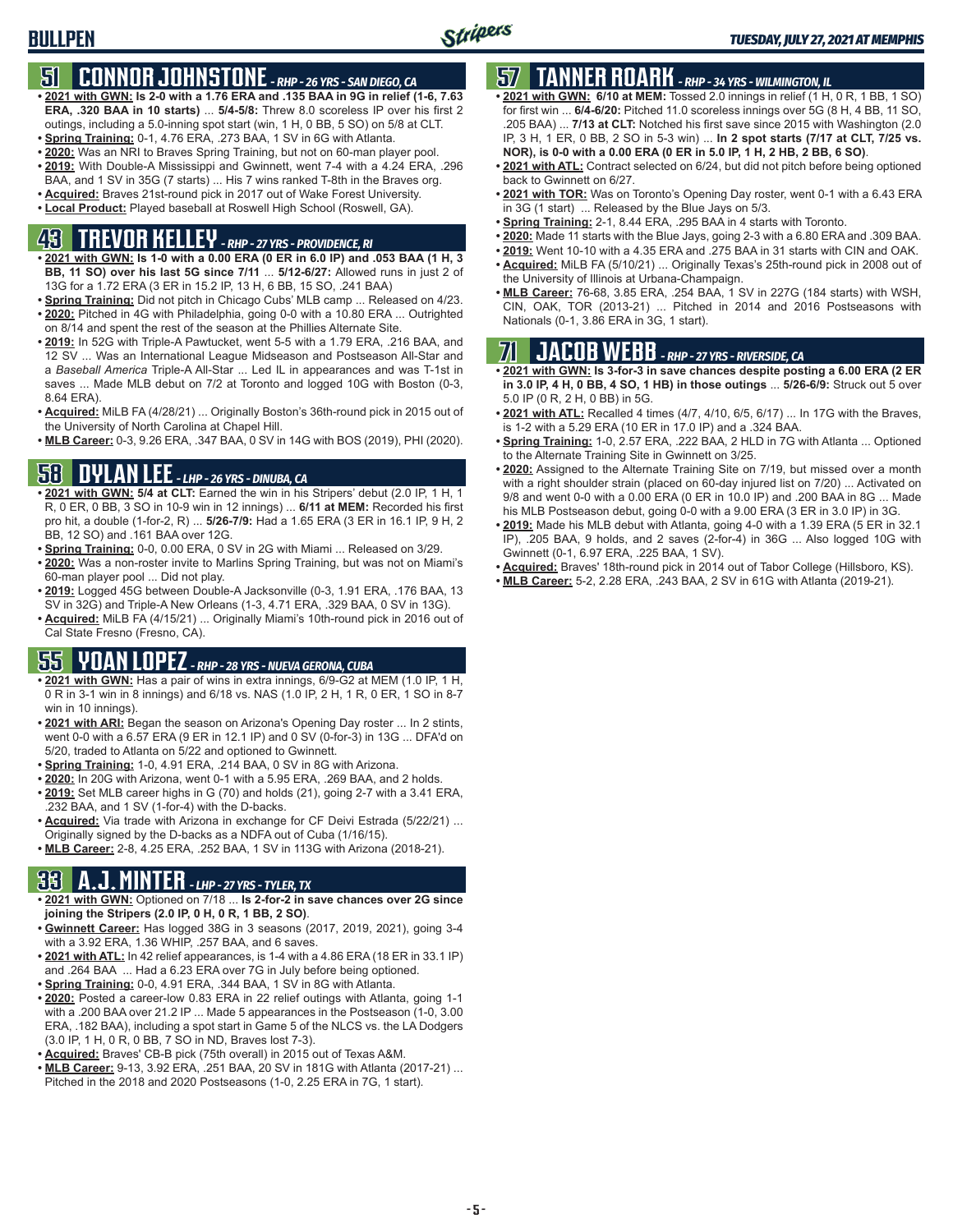#### Stripers **OFFENSE** *TUESDAY, JULY 27, 2021 AT MEMPHIS TOTAL:* .251, 95 HR, .772 OPS *RISP:* .272, 29 HR, .836 OPS *RUNS/INNING: 1 2 3 4 5 6 7 8 9 X TOT Vs. LHP:* .251, 37 HR, .792 OPS *RISP/2O:* .256, 15 HR, .817 OPS **Stripers:** 58 40 35 40 44 36 48 43 31 11 386 *Vs. RHP:* .251, 58 HR, .761 OPS *LOADED:* **Opponents:** 45 40 42 34 23 42 33 24 18 12 313

|                |                          |                |        |                          |                |                          |                | <b>HOME RUNS</b> |                                              |                          | <b>MULTI-GAMES</b>       |                |
|----------------|--------------------------|----------------|--------|--------------------------|----------------|--------------------------|----------------|------------------|----------------------------------------------|--------------------------|--------------------------|----------------|
| Player         | 1 <sub>R</sub>           | 2R             | 3R     | <b>GS</b>                | Tot.           |                          | Off LH Off RH  | <b>Team W-L</b>  | Last HR with Gwinnett (Regular Season)       | <b>Hit</b>               | <b>RBI</b>               | <b>HR</b>      |
| <b>Almonte</b> |                          |                |        |                          | 3              |                          |                | $3-0$            | 5/30/21 vs. MEM, 1R (RH Connor Jones)        | 8                        | 5                        |                |
| Arcia          | 10                       | 3              | $\sim$ | ۰                        | 13             | 6                        | 7              | $7 - 4$          | 7/3/21 at DUR, 1R/Leadoff (RH Shane Baz)     | 16                       | 8                        |                |
| Brugman        |                          |                |        |                          |                |                          |                | $0 - 0$          |                                              |                          | $\overline{\phantom{a}}$ |                |
| Camargo        | 4                        | 3              |        |                          | 8              | 4                        | 4              | $4 - 3$          | 7/18/21 at CLT, 2R (LH Jace Fry)             | 18                       | 6                        | $\overline{ }$ |
| Casteel        |                          | $\overline{2}$ |        |                          | 3              | $\overline{2}$           |                | $2 - 1$          | 6/24/21 at NOR, GS (LH Zac Lowther)          | 5                        | 5                        |                |
| Contreras      | 4                        | $\overline{2}$ |        |                          | ⇁              |                          | 6              | $7 - 0$          | 7/25/21 vs. NOR, 2R (RH Diogenes Almengo)    | 5                        | 5                        | ۰.             |
| Demeritte      | 6                        | $\overline{2}$ |        | 3                        | 11             | 5                        | 6              | $10 - 1$         | 7/25/21 vs. NOR, GS (RH Claudio Custodio)    | 10                       | 8                        | ۰.             |
| Ervin          | 3                        | $\overline{2}$ |        |                          | 6              |                          | 2              | $4 - 2$          | 7/14/21 at CLT, 1R (LH Hunter Schryver)      | 5                        | $\overline{ }$           |                |
| Goins          |                          |                | ۰      |                          | $\overline{2}$ |                          |                | $1 - 1$          | 7/4/21 at DUR, 2R (RH Joe Ryan)              | 12                       | 6                        |                |
| Gore           |                          |                |        |                          |                |                          |                | $0 - 0$          |                                              | 3                        | ۰                        |                |
| Heredia        | $\overline{\phantom{0}}$ | ۰              | ۰      | ۰                        | ٠              | $\overline{\phantom{a}}$ | $\sim$         | $0 - 0$          | ---                                          | $\overline{\phantom{a}}$ | $\overline{\phantom{a}}$ | $\sim$         |
| Inciarte       |                          |                |        |                          |                |                          |                | $0 - 0$          |                                              |                          | $\overline{\phantom{a}}$ |                |
| Jackson        | 3                        | 3              |        | 2                        | 9              | 6                        | 3              | $5 - 1$          | 7/15/21 at CLT, GS (LH Nik Turley)           | 10                       | 9                        | 2              |
| Kazmar Jr.     | 4                        | 2              |        | ٠                        | ⇁              | $\overline{2}$           | 5              | $4 - 3$          | 7/22/21 vs. NOR, 1R (RH Eric Hanhold)        | 6                        | 5                        |                |
| Kipnis         | $\overline{2}$           | 2              |        | $\overline{\phantom{a}}$ | 5              |                          | 5              | $4 - 1$          | 7/14/21 at CLT, 1R (RH Ofreidy Gomez)        | 10                       | $\overline{7}$           | $\sim$         |
| Lucroy         |                          |                |        |                          | $\overline{2}$ |                          | $\overline{2}$ | $1 - 1$          | 6/10/21 at MEM, 3R (RH Grant Black)          | $\overline{4}$           | 3                        |                |
| Martinez       |                          |                |        |                          |                |                          |                | $0 - 0$          |                                              | $\overline{2}$           |                          |                |
| Morales        |                          |                |        |                          |                |                          |                | $1 - 0$          | 5/7/21 at CLT, 3R (RH Joe De Carlo)          |                          |                          |                |
| Pache          | 4                        |                |        |                          | 5              | $\overline{2}$           | 3              | $3 - 1$          | 7/21/21-G2 vs. NOR, 1R (RH Claudio Custodio) | 8                        | 5                        |                |
| Sanchez        |                          |                |        | ٠                        | $\overline{2}$ |                          | 2              | $2 - 0$          | 7/22/21 vs. NOR, 1R (RH Eric Hanhold)        | $\overline{4}$           | 3                        |                |
| Snider         | $\overline{2}$           |                |        |                          | 3              |                          | 3              | $3-0$            | 7/15/21 at CLT, 2R (RH Connor Sadzeck)       | 3                        | $\overline{2}$           |                |
| Unroe          |                          |                | ٠      | ۰                        | ٠              |                          |                | $0 - 0$          | 7/19/19 vs. ROC, 1R (RH Drew Hutchison)      | ٠                        | ۰                        |                |
| <b>Waters</b>  | 4                        | $\overline{2}$ | 2      |                          | 8              | 4                        | 4              | $4 - 3$          | 7/24/21 vs. NOR, 1R (RH Eric Hanhold)        | 16                       | 6                        | 1              |
| Total:         | 51                       | 26             | 11     | 7                        | 95             |                          |                |                  |                                              |                          |                          |                |

|                                                           |            |    |    |    | <b>HOME RUN VARIANTS</b> |                                   |           |            |            |            |               |                        |                | <b>PINCH HITTERS</b> |                                        |              |                |                |
|-----------------------------------------------------------|------------|----|----|----|--------------------------|-----------------------------------|-----------|------------|------------|------------|---------------|------------------------|----------------|----------------------|----------------------------------------|--------------|----------------|----------------|
| Back-to-Back Homers (2x):                                 |            |    |    |    |                          |                                   |           |            |            |            | Player        | AVG.                   | AB             | н                    | 2B                                     | 3B           | <b>HR</b>      | <b>RBI</b>     |
| Almonte (GS) / Snider, 5/7 at CLT (1st Inning)            |            |    |    |    |                          |                                   |           |            |            |            | Almonte       | 1.000                  |                |                      | $\Omega$                               |              | 0              | $\overline{2}$ |
| Jackson (2R) / Contreras, 7/14 at CLT (1st Inning)        |            |    |    |    |                          |                                   |           |            |            |            | Arcia         | $\qquad \qquad \cdots$ | $\Omega$       | $\Omega$             | $\Omega$                               | $\Omega$     | $\mathbf 0$    | 0              |
|                                                           |            |    |    |    |                          |                                   |           |            |            |            | Casteel       | .150                   | 20             | 3                    |                                        | $\Omega$     |                | 4              |
| Back-to-Back-to-Back Homers (1x):                         |            |    |    |    |                          |                                   |           |            |            |            | Demeritte     | .400                   | 5              | $\overline{2}$       | $\overline{1}$                         | $\Omega$     | $\overline{1}$ | 1              |
| Arcia (2R) / Camargo / Demeritte, 5/8 at CLT (6th Inning) |            |    |    |    |                          |                                   |           |            |            |            | Ervin         | .286                   | $\overline{7}$ | $\overline{2}$       | $\Omega$                               | $\Omega$     |                | 3              |
|                                                           |            |    |    |    |                          |                                   |           |            |            |            | Goins         | .000                   | $\overline{2}$ | 0                    | $\Omega$                               | $\Omega$     | $\mathbf 0$    | $\mathbf 0$    |
| Pinch-Hit Homers (3x):                                    |            |    |    |    |                          |                                   |           |            |            |            | Gore          | .200                   | 5              |                      | $\Omega$                               | $\Omega$     | $\mathbf 0$    | 0              |
| Demeritte (1R), 5/12 vs. LOU (7th Inning)                 |            |    |    |    |                          |                                   |           |            |            |            | Kazmar Jr.    | .000                   | $\overline{7}$ | $\Omega$             | $\Omega$                               | $\Omega$     | $\mathbf 0$    | 0              |
| Casteel (2R), 6/3 vs. JAX (7th Inning)                    |            |    |    |    |                          |                                   |           |            |            |            | Lee           | .000                   |                | $\Omega$             | $\Omega$                               | $\Omega$     | $\Omega$       | 0              |
| Ervin (2R), 7/7 vs. NAS (6th Inning)                      |            |    |    |    |                          |                                   |           |            |            |            | Lucrov        | .000                   | 3              | $\Omega$             | $\Omega$                               | $\Omega$     | $\Omega$       | 0              |
| Leadoff (Game) Homers (3x):                               |            |    |    |    |                          |                                   |           |            |            |            | Morales       | .000                   | $\overline{2}$ | $\Omega$             | $\Omega$                               | $\Omega$     | 0              | 0              |
| Waters (2x), 5/19 at NAS, 7/22 vs. NOR                    |            |    |    |    |                          |                                   |           |            |            | Pache      | ---           | $\mathbf 0$            | $\Omega$       | $\Omega$             | $\Omega$                               | $\mathbf 0$  | 0              |                |
| Arcia (1x), 7/3 at DUR                                    |            |    |    |    |                          |                                   |           |            |            |            | Sanchez       | .000                   | 6              | $\Omega$             | $\Omega$                               | $\Omega$     | $\mathbf 0$    | 0              |
|                                                           |            |    |    |    |                          |                                   |           |            |            |            | Snider        | .077                   | 13             |                      | $\Omega$                               | $\Omega$     | $\Omega$       | $\Omega$       |
| Walk-Off Homers (1x):                                     |            |    |    |    |                          |                                   |           |            |            |            | Unroe         | .000                   | $\overline{4}$ | $\overline{0}$       | $\mathbf 0$                            | 0            | 0              | 0              |
| Arcia (Solo), 5/16 vs. LOU (9th Inning)                   |            |    |    |    |                          |                                   |           |            |            |            | Totals:       | .132                   | 76             | 10                   | $\overline{2}$                         | 0            | 3              | 10             |
|                                                           |            |    |    |    |                          | <b>STRIPERS BATTING BY MONTH</b>  |           |            |            |            |               |                        |                |                      | <b>HITTING STREAKS (10-PLUS GAMES)</b> |              |                |                |
|                                                           | <b>AVG</b> | G  | 2B | 3B | <b>HR</b>                | <b>RBI</b>                        | <b>SB</b> | <b>OBP</b> | <b>SLG</b> | <b>OPS</b> | Player        | <b>Length/Dates</b>    |                |                      |                                        | <b>Stats</b> |                |                |
| May:                                                      | .254       | 24 | 43 | 2  | 36                       | 138                               | 24        | .366       | .445       | .811       | Arcia         | 13G (5/4-5/18)         |                |                      | .393 (22-56), 4 2B, 7 HR, 17 R, 12 RBI |              |                |                |
| June:                                                     | .227       | 25 | 36 | 3  | 21                       | 88                                | 23        | .308       | .357       | .665       | Contreras     |                        |                |                      |                                        |              |                |                |
|                                                           | .272       | 23 | 45 | 2  | 38                       | 137                               | 21        | .356       | .485       | .841       |               | 12G (7/10-Current)     |                |                      | .396 (19-48), 5 2B, 7 HR, 14 R, 20 RBI |              |                |                |
| July:                                                     |            |    |    |    |                          |                                   |           |            |            |            | Demeritte     | 10G (6/2-7/21)         |                |                      | .372 (16-43). 2 2B. 3 HR. 10 R. 8 RBI  |              |                |                |
| August:                                                   |            |    |    |    |                          |                                   |           |            |            |            |               |                        |                |                      |                                        |              |                |                |
| September:                                                |            |    |    |    |                          |                                   |           |            |            |            |               |                        |                |                      |                                        |              |                |                |
|                                                           |            |    |    |    |                          |                                   |           |            |            |            |               |                        |                |                      | <b>ON-BASE STREAKS (15-PLUS GAMES)</b> |              |                |                |
|                                                           |            |    |    |    |                          | <b>HITTER AWARDS &amp; HONORS</b> |           |            |            |            | <b>Player</b> | <b>Length/Dates</b>    |                |                      |                                        | <b>Stats</b> |                |                |

| <b>HITTER AWARDS &amp; HONORS</b> |                                        |                          |  |  |  |  |  |  |
|-----------------------------------|----------------------------------------|--------------------------|--|--|--|--|--|--|
| <b>Player</b>                     | <b>Award/Date</b>                      | <b>Stats</b>             |  |  |  |  |  |  |
| Waters                            | Sirius XM All-Star Futures Game (7/11) | Game: 1-1, BB            |  |  |  |  |  |  |
| Contreras                         | AAA East Player of Week (7/13-18)      | .462, 3 2B, 3 HR, 12 RBI |  |  |  |  |  |  |

|               |                     | <b>ON-BASE STREAKS (15-PLUS GAMES)</b> |
|---------------|---------------------|----------------------------------------|
| <b>Player</b> | <b>Length/Dates</b> | <b>Stats</b>                           |
| Camargo       | 18G (6/18-7/8)      | .303 (20-66), 6 2B, 2 HR, 7 RBI, 7 BB  |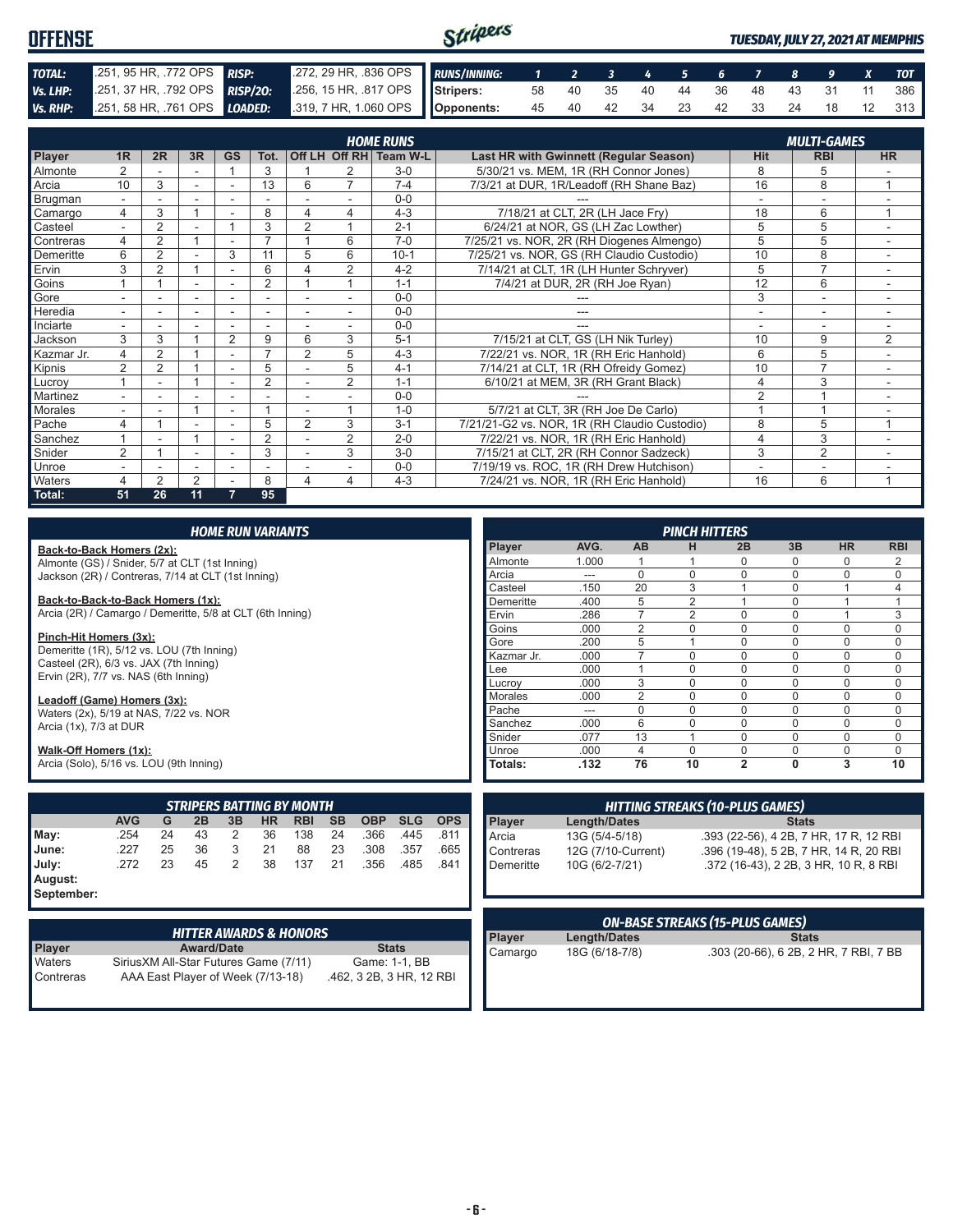# **17 JOHAN CAMARGO** *- INF - 27 YRS - PANAMA CITY, PANAMA*

**BATTER BIOS**

*SEASON WITH GWN:*.317, 8 HR, 27 RBI, 0 SB, .916 OPS *HIT STREAK:* 1G (1-4) *7/25 vs. NOR:* 1-4, R *LAST SERIES:* .350 (7-20), RBI

- **• Leaderboard:** Entering 7/27, ranks among Triple-A East top 10 in OBP (2nd, .406), R (T-5th, 43), AVG (6th, .317), OPS (9th, .916), and H (T-9th, 64).
- **• 2021 with GWN: Ranks 3rd in batting in Triple-A East since 6/10, hitting .348 (46-for-132, 10 2B, 1 3B, 5 HR, 25 R, 17 RBI, .965 OPS)** ... **5/4-5/22:** Hit safely in each of his first 9G (.364, 2 2B, 3 HR, 13 R, 8 RBI) ... **5/8 at CLT:** Notched his first career multi-HR game (2-for-4, 2 HR, 2 RBI) ... **6/5 vs. JAX:** Started 5-4-3 triple play, Gwinnett's first since 5/28/19 at TOL ... **6/10 at MEM:** Homered for first time since 5/8 (2-run, #4) in 4-for-5, 2-RBI effort ... **6/18-7/8:** Posted a team-best 18G on-base streak (.303, 20-for-66, 6 2B, 2 HR, 9 R, 7 RBI, 7 BB, .387 OBP) ... **7/18 at CLT:** Hit a 2-out, 2-run HR (#8) in 9th for a 12-11 lead (GWN had trailed 11-3).
- **• Gwinnett Career:** Has hits in 82 of 109G (75.2%) since 2017, batting .332 (140 for-422, 30 2B, 2 3B, 17 HR, 76 R, 69 RBI, 1 SB, .933 OPS).
- **• 2021 with ATL:** In 6 stints with the Braves, batting .000 (0-for-16, 1 R) in 15G.
- **• Spring Training:** .186, 2 2B, 1 HR, 4 R, 3 RBI in 18G with Atlanta.
- **• 2020:** Made Braves' Opening Day roster and batted .200 (8 2B, 4 HR, 16 R, 9 RBI) in 35G ... Added to the NLCS roster in place of injured Adam Duvall prior to Game 2 and played in 4G (.250, 2-for-8, 1 2B, 1 RBI).
- **• Acquired:** NDFA (7/2/10) out of Panama City, Panama.
- **• MLB Career:** .257, 68 2B, 4 3B, 34 HR, 144 RBI, 2 SB in 364G with Atlanta (2017- 21) ... Played in 2018 and 2020 Postseasons (.087, 1 2B, 1 RBI in 8G).

### **9 RYAN CASTEEL** *- 1B/C - 30 YRS - CHATTANOOGA, TN*

*SEASON WITH GWN:*.239, 3 HR, 17 RBI, 0 SB, .721 OPS *HIT STREAK:* -1G (0-2) *7/25 vs. NOR:*DNP *LAST SERIES:* .200 (1-5)

- **• 2021 with GWN: 5/15-5/18:** Had 6 RBI in 3G span, including 5/15 vs. LOU (1 for-2, GW 3-run 2B, 3 RBI) and 5/16 vs. LOU (1-for-3, HR, 2 RBI) ... **6/2 vs. JAX:** Notched pinch-hit 2-run 2B ... **6/3 vs. JAX:** Hit pinch-hit 2-run HR (#2) ... **6/24 at NOR:** Crushed game-winning grand slam (#3) in 6-2 victory (1-for-4, 4 RBI), his 2nd career slam (first since 7/20/13 with Adv-A Modesto).
- **• Spring Training:** Did not play in Atlanta's MLB camp.
- **• 2020:** Was not on the Braves' 60-man player pool ... Did not play.
- **• 2019:** Played 118G with Double-A Mississippi, batting .263 (21 2B, 2 3B, 21 HR, 73 RBI, .811 OPS) ... Ranked 2nd in the Southern League in homers and RBI, 3rd in slugging (.477) ... Was his 2nd career 20-homer season (hit 22 in 2013).
- **• Acquired:** MiLB FA (3/14/21) ... Originally Colorado's 17th-round pick in 2010 out of Cleveland State Community College (Cleveland, TN).

# **24 WILLIAM CONTRERAS** *- C - 23 YRS - PUERTO CABELLO, VZ*

*SEASON WITH GWN:*.377, 7 HR, 20 RBI, 0 SB, 1.309 OPS *HIT STREAK:* 12G (19-48) *7/25 vs. NOR:* 1-4, HR, R, 2 RBI *LAST SERIES:* .278 (5-18), 4 HR, 7 RBI

- **• 2021 with GWN: Enters play riding a 12G hitting streak (.396, 19-for-48, 5 2B, 7 HR, 14 R, 20 RBI, 1.400 OPS)** ... Has hit safely in 13 of 14G during his Triple-A debut (.377, 20-for-53, 5 2B, 7 HR, 15 R, 20 RBI, 1.309 OPS) ... Named Triple-A East Player of the Week for 7/13-7/18 (.462, 12-for-26, 3 2B, 3 HR, 7 R, 12 RBI, 1.440 OPS).
- **• 2021 with ATL:** On the Braves' Opening Day roster ... Hit .204 (3 2B, 1 3B, 7 HR, 16 R, 21 RBI, .666 OPS) in 44G through 7/6 ... Optioned on 7/7.
- **• Spring Training:** .350, 3 2B, 1 HR, 5 R, 7 RBI in 17G with Atlanta.
- **• 2020:** Spent most of the year at the Alternate Training Site at Coolray Field ... Recalled by Atlanta for his MLB debut on 7/24 ... Hit .400 (4-for-10, 1 2B, 1 RBI) in 4G before being optioned on 7/29.
- **• Bloodlines:** Older brother is Chicago Cubs' C Willson Contreras.
- **• Acquired:** NDFA (2/1/15) out of Puerto Cabello, Venezuela.
- **• MLB Career:** .217, 4 2B, 1 3B, 7 HR, 22 RBI, 0 SB in 48G with Atlanta (2020-21).

# **12 TRAVIS DEMERITTE** *- OF - 26 YRS - NEW YORK, NY*

*SEASON WITH GWN:*.327, 11 HR, 31 RBI, 5 SB, 1.145 OPS *HIT STREAK:* 3G (4-11) *7/25 vs. NOR:*2-4, HR, R, 4 RBI, SB *LAST SERIES:* .294 (5-17), 2 HR, 8 RBI, 3 SB

- **• 2021 with GWN: Has 3 grand slams in his last 7G (7/17 at CLT, 7/23 vs. NOR, 7/25 vs. NOR** (6 career, 4 with GWN)... **In 9G in July, batting .371 (13-for-35, 1 2B, 5 HR, 12 R, 16 RBI, 4 SB, 1.264 OPS)** ... **5/4 at CLT:** Tallied 5 RBI (3-for-6, HR) to set a GWN Opening Night record ... **6/2-7/21:** Posted a 10G hitting streak (.372, 16-for-43, 2 2B, 3 HR, 10 R, 8 RBI, 1 SB, 1.041 OPS) ... **6/10-7/10:** Was on the IL ... **7/18 at CLT:** Notched a season-high 4 hits (4-for-5, 3 R, 2 RBI, SB).
- **• Gwinnett Career:** In 132G since 2019, batting .296 (134-for-452, 38 2B, 2 3B, 31 HR, 98 R, 104 RBI, 9 SB, .995 OPS) with the Stripers.
- **• Spring Training:** .133, 0 HR, 3 RBI, 1 SB, .467 OPS in 14G with Atlanta ... Outrighted to Gwinnett on 2/21 and signed to a MiLB contract.
- **• 2020:** Hit .172 with 1 2B, 4 RBI in 18G with Detroit ... DFA'd on 2/5/21.
- **• 2019:** Made his Triple-A debut with Gwinnett and was an IL All-Star (.286, 20 HR, 73 RBI, .944 OPS in 96G) ... Has 1 of the 9 20-HR seasons in GWN history ... Traded to Detroit on 7/31, made his MLB debut (.225, 3 HR, 10 RBI in 48G).
- **• Acquired:** Off Waivers from Detroit (2/12/21) ... Originally Texas' 1st-round pick (30th overall) in 2013 out of Winder-Barrow High School (Winder, GA).
- **• MLB Career:** .217, 8 2B, 2 3B, 3 HR, 14 RBI, 3 SB with Detroit (2019-20).

# **18 PHILLIP ERVIN** *- OF - 28 YRS - MOBILE, AL*

*SEASON WITH GWN:*.193, 6 HR, 22 RBI, 10 SB, .662 OPS *HIT STREAK:* 1G (1-3) *7/25 vs. NOR:*1-3, R, 2 SB *LAST SERIES:* .100 (1-10), 2 SB

- 
- **• 2021 with GWN: 6/2 vs. JAX:** Hit decisive 3-run HR (#1) and tallied season-high 4 RBI (1-for-4, R) ... **6/13 at MEM:** Belted game-tying 2-run HR (#2) with 2 outs in the 9th of an eventual 7-6 loss (1-for-3, 1 R, 2 RBI) ... **7/7 vs. NAS:** Clubbed game-tying 2-run pinch-hit HR (#5, 1-for-1, 2 RBI).
- **• Spring Training:** .276, 0 HR, 2 RBI, 1 SB, .647 OPS in 18G with Atlanta ... DFA'd on 3/28, outrighted to the Alternate Training Site on 4/3.
- **• 2020:** Between Cincinnati and Seattle, hit .149 with 3 2B, 4 RBI, 1 SB in 37G ... DFA'd by the Reds (8/28), Mariners (12/16), and Chicago Cubs (2/20/21).
- **• Acquired:** Off waivers from the Chicago Cubs (2/22/21) ... Originally Cincinnati's 1st-round pick (27th overall) in 2013 out of Samford University (Homewood, AL).
- **• MLB Career:** .247, 26 2B, 8 3B, 17 HR, 68 RBI, 15 SB in 237G with CIN, SEA (2017-20) ... Talled 7 of his 8 career triples in 2019 (ranked 7th in NL).

|  |                                                          | <b>5 TERRANCE GORE</b> - OF - 30 YRS - MACON, GA |                               |  |
|--|----------------------------------------------------------|--------------------------------------------------|-------------------------------|--|
|  | <b>SEASON WITH GWN:</b> .267.0 HR.0 RBI. 13 SB. .754 OPS |                                                  | <b>HIT STREAK:</b> $-3G(0-8)$ |  |

| 7/25 vs. NOR: $0-2. R$                                                            | <b>LAST SERIES:</b> .000 (0-2) |
|-----------------------------------------------------------------------------------|--------------------------------|
| • Leaderboard: Entering 7/27, ranks among Triple-A East top 10 in SB (T-7th, 13). |                                |

- **• 2021 with GWN:** Is 13-for-15 (86.7%) in stolen base attempts over 27G, has a pair of 2-steal games (5/18 at NAS, 6/18 vs. NAS) ... **6/9-G2 at MEM:** Stole 3rd and scored winning run in 8th inning of 3-1 victory ... **7/10 vs. NAS:** Notched seasonhigh 3 hits (3-for-3, 2B, R).
- **• Spring Training:** Did not play in Atlanta's MLB camp.
- **• 2020:** Logged 2G in his lone season with the Los Angeles Dodgers (0 PA).
- **• Acquired:** MiLB FA (2/18/21) ... Originally Kansas City's 20th-round pick in 2011 out of Gulf Coast Community College (Panama City, FL).
- **• MLB Career:** .224, 2 2B, 1 3B, 0 HR, 1 RBI, 40 SB in 102G with KC, CHC, LAD (2014-20) ... Played in the Postseason with KC (2014-15) and CHC (2018), going 0-for-2 with 3 R, 5 SB ... Won World Series with the Royals in 2015.

# **56 ALEX JACKSON** *- C - 25 YRS - SAN DIEGO, CA*

*SEASON WITH GWN:*.282, 9 HR, 33 RBI, 1 SB, 1.009 OPS *HIT STREAK:* 2G (4-5) *7/25 vs. NOR:*DNP *LAST SERIES:* .400 (4-10), 2B, 4 RBI

- **• 2021 with GWN: Has 19 XBH (9 2B, 1 3B, 9 HR) in 25G since 5/27 (.305, 29-for-95, 19 R, 33 RBI, 1.085 OPS)** ... **5/27 vs. MEM:** Set career highs in HR (3) and RBI (7) in 4-for-4 effort ... **6/9-G1 at MEM:** Belted GW 3-run HR (#5) in 5-4 win ... **7/2 at DUR:** Notched 7th career multi-HR game with GWN (2-for-5, 2 HR, 3 RBI) . **7/17 at CLT:** Tied GWN's single-game doubles record (3-for-5, 3 3B, 4 RBI).
- **• Gwinnett Career:** Of his 121 career hits with the Stripers, 72 (59.5%) have gone for extra bases (29 2B, 3 3B, 40 HR) ... Has an .852 OPS in 148G.
- **• 2021 with Atlanta:** Made the Braves' Opening Day roster for the first time in his career ... Hit .043 (1-for-23, 2 R) in 10G ... Placed on the 10-day IL on 5/2 (strained left hamstring) ... Moved to the 60-day IL on 6/24 ... Assigned to rehab with GWN twice (on 5/21 and 6/30) ... Activated/optioned to GWN on 7/21.
- **• Spring Training:** .194, 2 2B, 2 HR, 8 RBI, .716 OPS in 14G with Atlanta.
- **• 2020:** Spent most of the year at the Alternate Training Site in Gwinnett ... In 5G with Atlanta, batted .286 (2-for-7, 1 2B).
- **• Acquired:** Via trade with Seattle in exchange for RHP Max Povse and RHP Rob Whalen (11/28/16) ... Originally the Mariners' 1st-round pick (6th overall) in 2014 out of Rancho Bernardo High School (San Diego, CA).
- **• MLB Career:** .070, 1 2B, 2 R, 0 RBI in 19G with Atlanta (2019-21).

# **4 SEAN KAZMAR JR.** *- INF - 36 YRS - VALDOSTA, GA*

*SEASON WITH GWN:*.210, 7 HR, 21 RBI, 3 SB, .664 OPS *HIT STREAK:* -1G (0-3)

- *7/25 vs. NOR:*0-3, R, SB *LAST SERIES:* .412 (7-17), 2B, HR, 2 RBI, SB **• 2021 with GWN: 5/25 vs. MEM:** Lined a walk-off single in the 9th for a 2-1 win, his first career walk-off RBI with GWN ... **7/8-G1 vs. NAS:** Passed Joey Terdoslavich for 3rd on GWN career HR list (#42, 1-for-3, 2 RBI) ... **7/22 vs. NOR:** Passed Damon Hollins for 2nd on ATL Triple-A hits list (#649, 2-for-3, HR, 2 RBI).
- **• Gwinnett Career:** Batting .265 (653-for-2467, 134 2B, 12 3B, 44 HR, 298 R, 291 RBI, 26 SB) in 719G over 8 seasons ... Leads in career G, AB, H, TB (943), 2B, R, RBI ... Ranks 2nd in career 3B (12) ... Ranks 3rd in career HR (44).
- **• 600 Club: His 653 hits are 2nd in Richmond/Gwinnett history (4 behind Larry Whisenton's record of 657)** ... Is one of 5 in RICH/GWN history with 600 hits.
- **• 2021 with ATL:** Contract selected on 4/17, has spent 2 stints with Atlanta (4/17- 4/23, 5/4-5/7), going 0-for-2 ... Pinch hit on 4/17 at the Chicago Cubs, marking his first MLB appearance in 4,589 days since 9/23/08 with San Diego ... The last player with a bigger gap between MLB appearances was Ralph Winegarner (13 years, 14 days between 6/23/36 with CLE and 7/7/49 with STL).
- **• Spring Training:** .409, 3 HR, 9 RBI, 0 SB, 1.415 OPS in 25G with Atlanta.
- **• 2020:** Was an NRI to Braves Spring Training, but not on 60-man player pool.
- **• Acquired:** MiLB FA (12/7/20) ... Originally San Diego's 5th-round pick in 2004 out of the College of Southern Nevada.
- **• MLB Career:** .195, 1 2B, 0 3B, 0 HR, 2 RBI in 22G with San Diego (2008) and Atlanta (2021).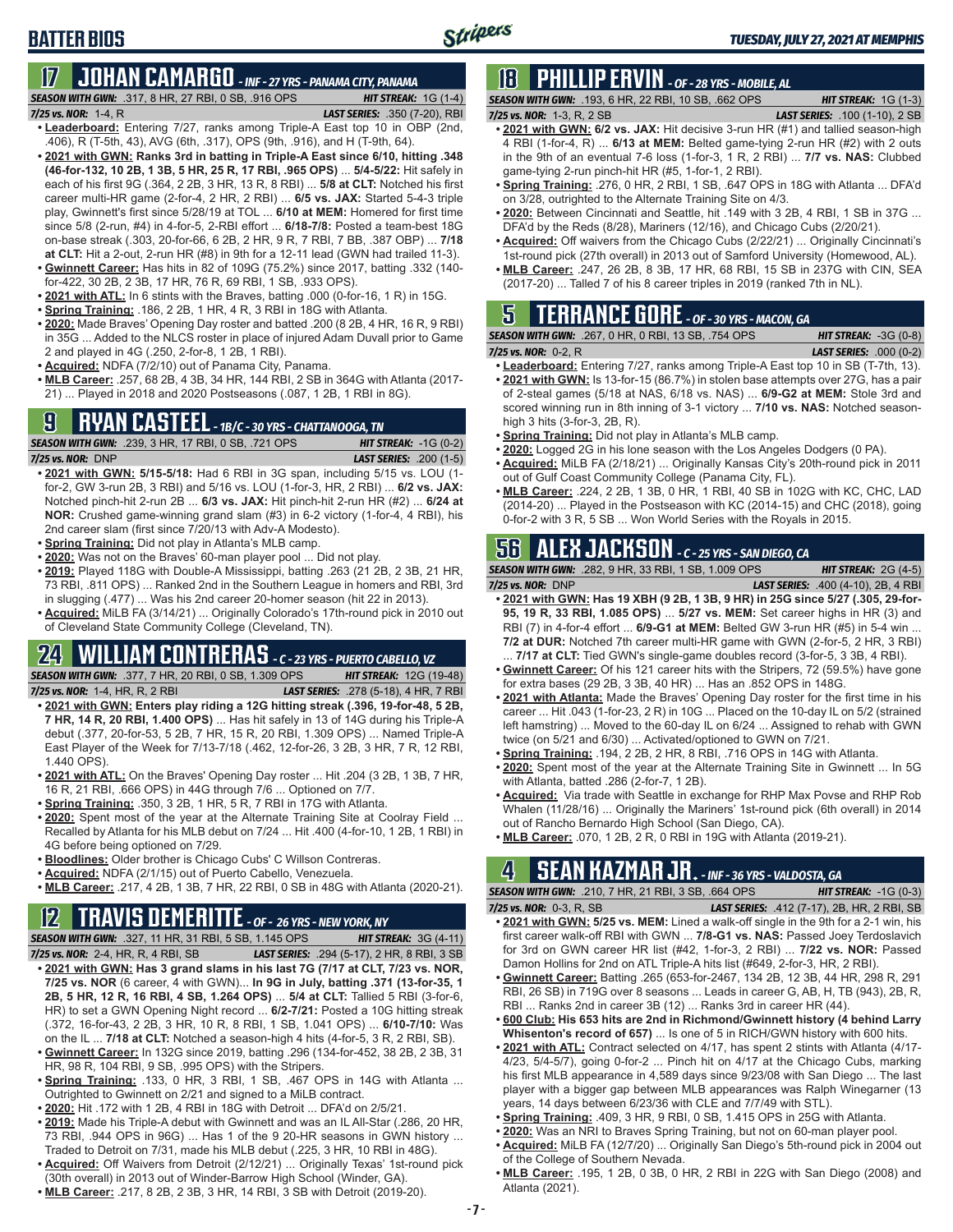# **BATTER BIOS**

# **22 JASON KIPNIS** *- INF - 34 YRS - NORTHBROOK, IL*

*SEASON WITH GWN:*.268, 5 HR, 19 RBI, 0 SB, .828 OPS *HIT STREAK:* -1G (0-1)

*7/25 vs. NOR:*DNP *LAST SERIES:* DNP

- **• 2021 with GWN: Has 5 multi-hit efforts in 10G since 7/6, batting .341 (14-for-41, 3 2B, 1 3B, 2 HR, 8 R, 10 RBI)** ... **5/28 vs. MEM:** Belted decisive 3-run HR (#1, 2-for-3, 3 RBI) ... **6/16 at NAS:** Hit game-winning HR (#2), a 2-run shot (2-for-4,, 2 RBI) ... **7/14 at CLT:** Fell a triple shy of the cycle (3-for-5, 2B, HR, 3 R, 2 RBI).
- **• Spring Training:** .241, 1 2B, 1 HR, 2 R, 3 RBI in 12G with Atlanta ... Released on 3/27, re-signed to MiLB deal on 3/29.
- **• 2020:** In his lone season with the Chicago Cubs, hit .237 (8 2B, 1 3B, 3 HR, 16 RBI, 1 SB) in 44G ... Played in 2G during the Postseason (0-for-3, 1 BB, 1 SO) ... Elected Free Agency on 10/28.
- **• Acquired:** MiLB FA (3/29/21) ... Originally Cleveland's 2nd-round pick in 2009 out of Arizona State University (Tempe, AZ).
- **• MLB Career:** .260, 260 2B, 24 3B, 126 HR, 545 RBI, 136 SB in 1,165G with CLE, CHC (2011-20) ... Was 2-time AL All-Star with the Indians (2013, 2015) ... Hit .192 (3 2B, 1 3B, 4 HR, 9 RBI) in 26G during the Postseason with CLE (2013, 2016-18) and CHC (2020).

### **20 JONATHAN MORALES** *- C - 26 YRS - ARROYO, PUERTO RICO*

*SEASON WITH GWN:*.145, 1 HR, 7 RBI, 0 SB, .360 OPS *HIT STREAK:* 1G (1-4)

*7/25 vs. NOR:*DNP *LAST SERIES:* .300 (3-10), 2B, RBI

- **• 2021 with GWN: 5/7 at CLT:** Tied his single-game career high with 5 RBI, going 2-for-6 with a 3-run HR (#1) in the 9th.
- **• Spring Training:** .250, 0 HR, 1 RBI, 0 SB, 1.200 OPS in 12G with Atlanta.
- **• 2020:** Spent entire year at Braves Alternate Site in Gwinnett (no MLB debut) ... Played for Caguas of the Puerto Rican Winter League (.394, 3 HR, 9 RBI in 13G), earning PWL Postseason All-Star honors.
- **• 2019:** Hit .240 (13 2B, 2 HR, 27 R, 25 RBI) in 80G between Double-A Mississippi and Gwinnett ... Logged 1 game during the IL Playoffs (0-for-1, BB).
- **• Acquired:** Braves' 25th-round pick in 2015 out of Miami-Dade Community College.

### **15 CRISTIAN PACHE** *- OF - 22 YRS - SANTO DOMINGO CENTRO, D.R.*

*SEASON WITH GWN:*.246, 5 HR, 20 RBI, 4 SB, .724 OPS *HIT STREAK:* 6G (6-19)

*7/25 vs. NOR:* 1-2, R *LAST SERIES:* .316 (6-19), 2 HR, 5 RBI, 2 SB

- **• MLB.com Prospect Ranks:** #1 (Braves Top 30), #10 (Top 100).
- **• 2021 with GWN: Hitting .315 (17-for-54, 1 2B, 3 HR, 15 R, 10 RBI, 3 SB) in his last 15G since 7/8** ... **5/29-6/1:** Assigned to rehab (right hamstring inflammation), played 1G before being activated/optioned on 6/2 ... **6/5 vs. JAX:** Went 3-for-6 with 2 2B, including game-tying 2-run 2B in 9th ... **6/10 at MEM:** Tallied his first career multi-HR game (3-for-5, 2 HR, 3 R, 4 RBI) ... **6/30 at DUR:** Notched last-AB GWRBI single in 9th for 2-1 win (2-for-3, 2B, RBI) ... **7/21 vs. NOR:** Homered in both games of a DH (#3-4, 2-for-6, 2 R, 2 RBI).
- **• 2021 with ATL:** On Atlanta's Opening Day roster for the first time ... Hit .111 (3 2B, 1 HR, 6 R, 4 RBI) in 22G ... Placed on IL twice, on 4/14 and 5/14 ... Was at the Alternate Training Site from 4/24-4/30.
- **• Spring Training:** .184, 2 2B, 1 3B, 4 R, 3 RBI, 2 SB in 17G with Atlanta.
- **• 2020:** Spent most of the year at the Alternate Training Site ... Made his MLB debut on 8/21 vs. Philadelphia (1-for-4) ... Played just 2G during regular season (.250) ... Also made MLB Postseason debut (.182, 1 2B, 1 HR, 4 R, 4 RBI in 12G).
- **• 2019:** Between Mississippi (104G) and Gwinnett (26G), hit .277 (36 2B, 9 3B, 12 HR, 63 R, 61 RBI, 8 SB, .802 OPS) in 130G ... Named a Southern League Postseason All-Star and MLB All-Star Futures Game participant.
- **• Acquired:** NDFA (7/4/15) out of Santo Domingo Centro, D.R.
- **• MLB Career:** .119, 3 2B, 0 3B, 1 HR, 4 RBI, 0 SB in 24G with Atlanta (2020-21).

#### **2 YOLMER SANCHEZ** *- INF - 29 YRS - MARACAY, VENEZUELA SEASON WITH GWN:*.178, 2 HR, 16 RBI, 4 SB, .530 OPS *HIT STREAK:* -1G (0-4)

- *7/25 vs. NOR:*0-4 *LAST SERIES:* .200 (4-20), HR, 3 RBI **• 2021 with GWN: 5/7 at CLT:** Went 3-for-5 with 3 runs, 3 RBI and Gwinnett's first triple of the year ... **6/9-G2 at MEM:** Stole home plate as part of a double-steal with Drew Waters, scored tying run in 3-1 win (1-for-2, R, SB) ... **6/16 vs. NAS:** After going 30G without a homer, launched his 1st of the year (3-run, 1-for-2, 3 RBI).
- **• Spring Training:** .190, 0 XBH, 2 RBI, 1 SB, .451 OPS in 15G with Baltimore ... DFA'd on 3/27, released on 3/30.
- **• 2020:** Played 11G with the Chicago White Sox, batting .313 (3 2B, 1 HR, 1 RBI, 1.164 OPS) ... Made his MLB Postseason debut in the ALWCS (1G, no at-bat).
- **• Acquired:** MiLB FA (3/31/21) ... Originally a NDFA with Chi. White Sox (5/29/09).
- **• MLB Career:** .245, 113 2B, 24 3B, 32 HR, 215 RBI, 30 SB in 657G with the Chi. White Sox (2014-20) ... Won an AL Gold Glove in 2019 (.987 FPCT at 2B).

### **26 TRAVIS SNIDER** *- OF/INF - 33 YRS - KIRKLAND, WA SEASON WITH GWN:*.180, 3 HR, 8 RBI, 1 SB, .633 OPS *HIT STREAK:* -1G (0-3)

- *7/25 vs. NOR:* 0-3 *LAST SERIES:* .091 (1-11), 2 RBI **• 2021 with GWN: 5/5-5/9:** Drew 8 walks in his first 3G ... **6/18 vs. NAS:** Homered for the first time since 5/7 at CLT, a solo shot (#2) as part of 6-run comeback in 8-7 win (1-for-3, 2 RBI) ... **7/15 at CLT:** Blasted go-ahead 2-run HR (#3) in 8th of 11-10 win (1-for-4, 2 RBI).
- **• Spring Training:** Did not play in Atlanta's MLB camp.
- **• 2020:** Signed by Miami on 7/24 and reported to the Marlins' Alternate Training Site in Jupiter, FL, but was released on 8/27 and did not reach the Majors.
- **• 2019:** Played for Triple-A Reno in Arizona's system (.294, 22 2B, 4 3B, 11 HR, 41 RBI, 3 SB, .899 OPS in 93G).
- **• Acquired:** MiLB FA (2/26/21) ... Originally Toronto's 1st-round pick (14th overall) in 2006 out of Henry M. Jackson High School (Mill Creek, WA).
- **• MLB Career:** .244, 100 2B, 7 3B, 54 HR, 212 RBI, 22 SB in 630G with TOR, PIT, BAL (2008-15) ... Played for PIT in Postseason from 2013-15 (1-for-4 in 3G).

# **11 Drew WATERS** *- OF - 22 YRS - ATLANTA, GA*

|                     | <b>SEASON WITH GWN:</b> .256, 8 HR, 27 RBI, 16 SB, .786 OPS | <b>HIT STREAK:</b> $4G(5-16)$                    |
|---------------------|-------------------------------------------------------------|--------------------------------------------------|
| $7/25$ vs. NOR: DNP |                                                             | <b>LAST SERIES:</b> .250 (5-20), 2B, 3 HR, 7 RBI |
|                     | .                                                           |                                                  |

- **• Leaderboard:** Entering 7/27, ranks among Triple-A East top 10 in SB (T-4th, 16), R (T-7th, 41), and 2B (T-8th, 15).
- **• MLB.com Prospect Ranks:** #2 (Braves Top 30), #25 (Top 100 Prospects).
- **• 2021 with GWN: In July, tied for Triple-A East lead in R (20) and XBH (15), batting .313 (25-for-80, 9 2B, 1 3B, 5 HR, 20 R, 17 RBI, 4 SB, 1.005 OPS)** ... **5/15-6/10:** Hit .316 (25-for-79, 4 2B, 3 HR, 16 R, 9 RBI, 6 SB, .906 OPS) in 21G ... **5/18 at NAS:** Recorded first career multi-HR game (3-for-5, 2 HR, 3 RBI) and became the first GWN player to homer from both sides of the plate since Mel Rojas Jr. (7/7/16 at CLT) ... **5/19 at NAS:** Fell a triple shy of the cycle in first 4-hit game at Triple-A (4-for-5, 2B, HR, 2 R, 2 RBI, 2 SB) ... **6/9-G2 at MEM:** Lined RBI single in 8th (2-for-3, R, RBI) for last-at-bat 3-1 win ... **7/2-7/18:** Posted 13G onbase streak (.357, 20-for-56, 8 2B, 1 3B, 2 HR, 14 R, 10 RBI, 4 SB).
- **• Futures Game:** Played for the NL Team in the 2021 SiriusXM All-Star Futures Game on 7/11 at Coors Field (1-for-1, BB) ... Was the 7th active Gwinnett player selected to the game (1st since RHP Touki Toussaint in 2018).
- **• Spring Training:** .500, 1 2B, 0 HR, 2 RBI, 1 SB in 4G with Atlanta.
- **• 2020:** Spent entire year at Braves Alternate Site in Gwinnett (no MLB debut).
- **• 2019:** Hit .309 (40 2B, 9 3B, 7 HR, 80 R, 52 RBI, 16 SB) in 134G with Double-A Mississippi and Gwinnett ... Won Southern League Batting Title (.319, best in MIS history) and Most Valuable Player (1st in MIS history) ... Ranked among MiLB top 5 in doubles (T-3rd, 40) and hits (5th, 163).
- **• Acquired:** Braves' 2nd-round pick in 2017 out of Etowah High School (Woodstock, GA) ... Named Gatorade Georgia Baseball Player of the Year in 2017.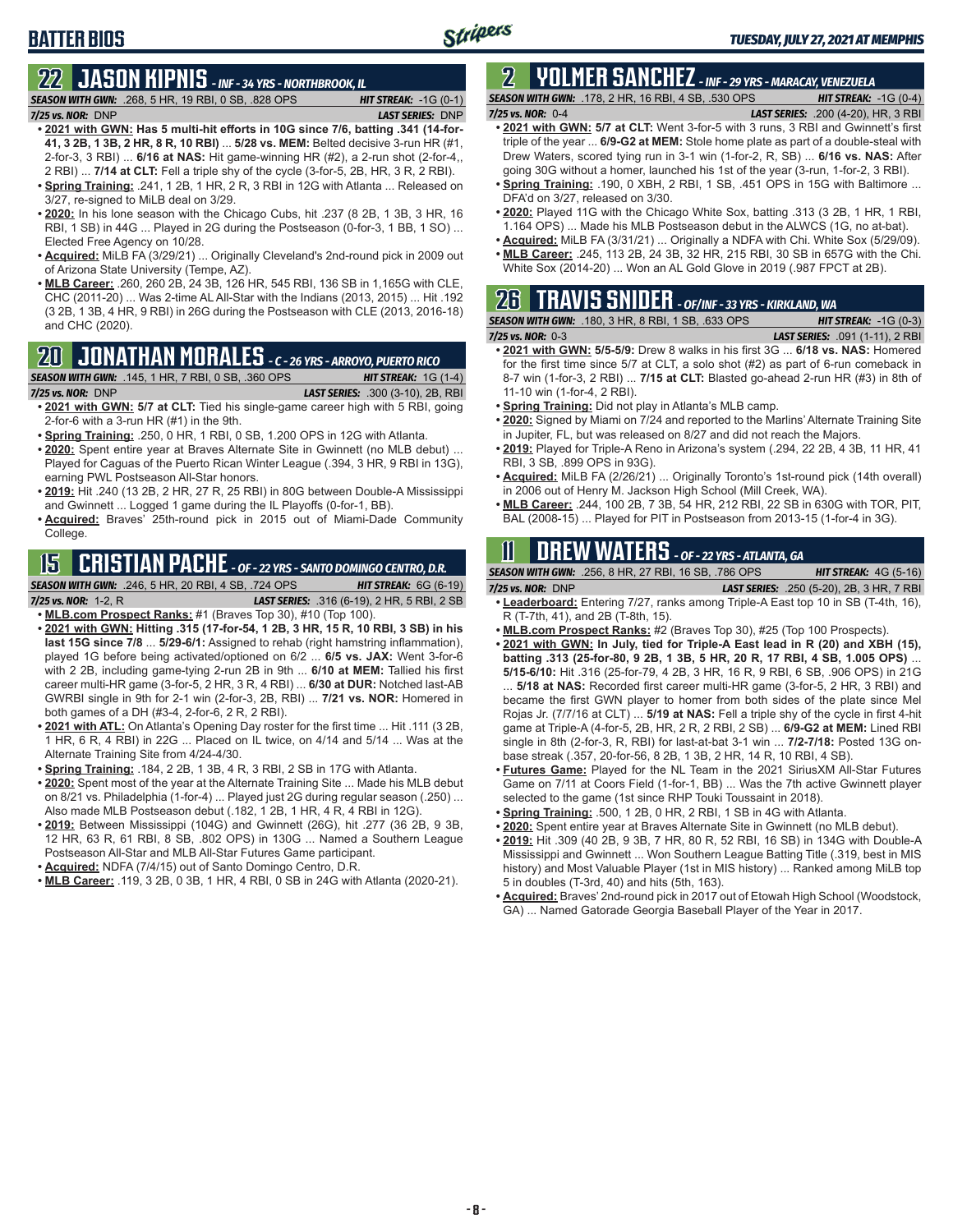### **SEASON SUMMARY**

**DEFENSE:**



#### **TEAM HIGHS & LOWS**

| <b>OFFENSE:</b>  |  |
|------------------|--|
|                  |  |
|                  |  |
|                  |  |
|                  |  |
|                  |  |
|                  |  |
|                  |  |
|                  |  |
|                  |  |
|                  |  |
|                  |  |
|                  |  |
|                  |  |
|                  |  |
|                  |  |
|                  |  |
|                  |  |
| <b>PITCHING:</b> |  |
|                  |  |
|                  |  |

Most Runs Allowed, Inning ................................... 8 (1st Inning, 6/23-G1 at Norfolk) Most Runs Allowed, Game ......................................................12 (7/18 at Charlotte) Fewest Runs Allowed, Game .................................0 (5x, last: 7/8-G2 vs. Nashville) Most Hits Allowed, Game ...........................................16 (2x, last: 7/7 vs. Nashville) Fewest Hits Allowed, Game ................................................ 1 (7/8-G2 vs. Nashville) Most Home Runs Allowed, Game .............................................6 (7/18 at Charlotte) Most Hit Batsmen, Game ..........................................................3 (6/11 at Memphis) Most Wild Pitches, Game ............................................ 3 (4x, last: 7/15 at Charlotte)

Most Double Plays Turned, Game .............................. 3 (5x, last: 7/16 at Charlotte) Most Triple Plays Turned, Game .......................................... 1 (6/5 vs. Jacksonville) Most Errors, Game ..................................................................3 (5/15 vs. Louisville) Most Stolen Bases Allowed, Game ...............................................4 (7/4 at Durham) Most Caught Stealing, Game .....................................1 (12x, last: 7/9 vs. Nashville)

**TEAM MISCELLANEOUS** Largest Margin of Victory........................................ 18 Runs (5/7 at Charlotte, 19-1) Largest Margin of Defeat ...........................................8 Runs (7/6 vs. Nashville, 0-8) Largest Comeback Win ...............................8 Runs (7/18 at Charlotte, 3-11, 13-12) Largest Blown Lead (Loss)...................... 3 Runs (3x, last: 7/4 at Durham, 3-0, 4-5) Longest Game, Innings .............................................................12 (5/4 at Charlotte) Longest Game, Time ..............................................................4:26 (5/4 at Charlotte) Longest 9.0-Inning Game, Time ...........................................3:43 (7/18 at Charlotte) Shortest 9.0-Inning Game, Time ..........................................2:09 (5/22 at Nashville) Largest Home Attendance .................................................. 5,454 (7/9 vs. Nashville) Largest Road Attendance .................................................10,716 (5/22 at Nashville) Longest Total Delay............................................................ 1:30 (7/11 vs. Nashville) Long Multi-Game Scoring Drought .........................................18 Innings (5/22-5/25) Long Multi-Game Scoreless Streak ..........................................16 Innings (6/9-6/11)

#### **INDIVIDUAL HIGHS & LOWS**

| FIIIINU (UAME). |  |
|-----------------|--|
|                 |  |
|                 |  |
|                 |  |
|                 |  |
|                 |  |
|                 |  |
|                 |  |
|                 |  |
|                 |  |
|                 |  |
|                 |  |
|                 |  |
|                 |  |
|                 |  |

#### **PITCHING (GAME):**

**HITTING (GAME):**

#### **DEFENSE (GAME):**

#### **STREAKS**

#### **OFFENSIVE (LONGEST IN 2021 ONLY):**

#### **PITCHING (LONGEST IN 2021 ONLY):**

#### **LAST TIME IT HAPPENED (GWINNETT REGULAR-SEASON HISTORY) TEAM OFFENSE:**

| INDIVIDUAL OFFENSE:         |                                                                            | <b>TEAM OFFENSE:</b>          |                      |
|-----------------------------|----------------------------------------------------------------------------|-------------------------------|----------------------|
|                             |                                                                            |                               |                      |
|                             |                                                                            |                               |                      |
|                             |                                                                            |                               |                      |
|                             |                                                                            |                               |                      |
|                             |                                                                            |                               |                      |
|                             |                                                                            |                               |                      |
|                             |                                                                            |                               |                      |
|                             | Homers, Both Sides of Plate  Drew Waters (5/18/21 at Nashville)            |                               |                      |
|                             |                                                                            |                               |                      |
|                             |                                                                            |                               |                      |
|                             | Back-to-Back-to-Back Homers  Arcia/Camargo/Demeritte (5/8/21 at Charlotte) |                               |                      |
|                             |                                                                            |                               |                      |
|                             |                                                                            |                               |                      |
|                             |                                                                            |                               |                      |
|                             |                                                                            | <b>TEAM PITCHING:</b>         |                      |
|                             |                                                                            |                               |                      |
|                             |                                                                            |                               |                      |
|                             |                                                                            |                               |                      |
|                             |                                                                            |                               |                      |
|                             |                                                                            |                               |                      |
|                             |                                                                            |                               |                      |
|                             |                                                                            |                               |                      |
| <b>INDIVIDUAL PITCHING:</b> |                                                                            | 00 Institute Constant Cheaple | (0.0147.0147.00.010) |

#### **INDIVIDUAL PITCHING:**<br>9.0-Inning Perfect Game ................................... 9.0-Inning Perfect Game ................................................................................. Never 9.0-Inning No-Hitter (Solo).............................Todd Redmond (5/28/10 at Louisville) 9.0-Inning No-Hitter (Comb.)....Wooten/Marksberry/Ramirez (6/30/16 at Louisville) 9.0-Inning CG Shutout.....................................Williams Perez (5/6/16 vs. Charlotte) 13 Strikeouts.................................................... Bryse Wilson (8/15/18 vs. Louisville) 7 Consecutive Starts with Win ................................... Bryse Wilson (7/21/19-5/6/21) 21 Consecutive Saves Converted ...............................Jairo Asencio (9/6/09-8/8/11) 25.0-Inning Scoreless Streak ......................Stephen Marek, 25.1 IP (6/6/10-8/2/10)

# 28-Inning Scoreless Streak .................................................6/9/17-6/13/17 (28.0 IP) **TEAM DEFENSE:**

| Turn a Triple Play 6/5/21 vs. Jacksonville (Camargo-Kipnis-Snider) |  |
|--------------------------------------------------------------------|--|
|                                                                    |  |
|                                                                    |  |

### **TEAM MISCELLANEOUS:**<br>18-Run Margin of Victory....